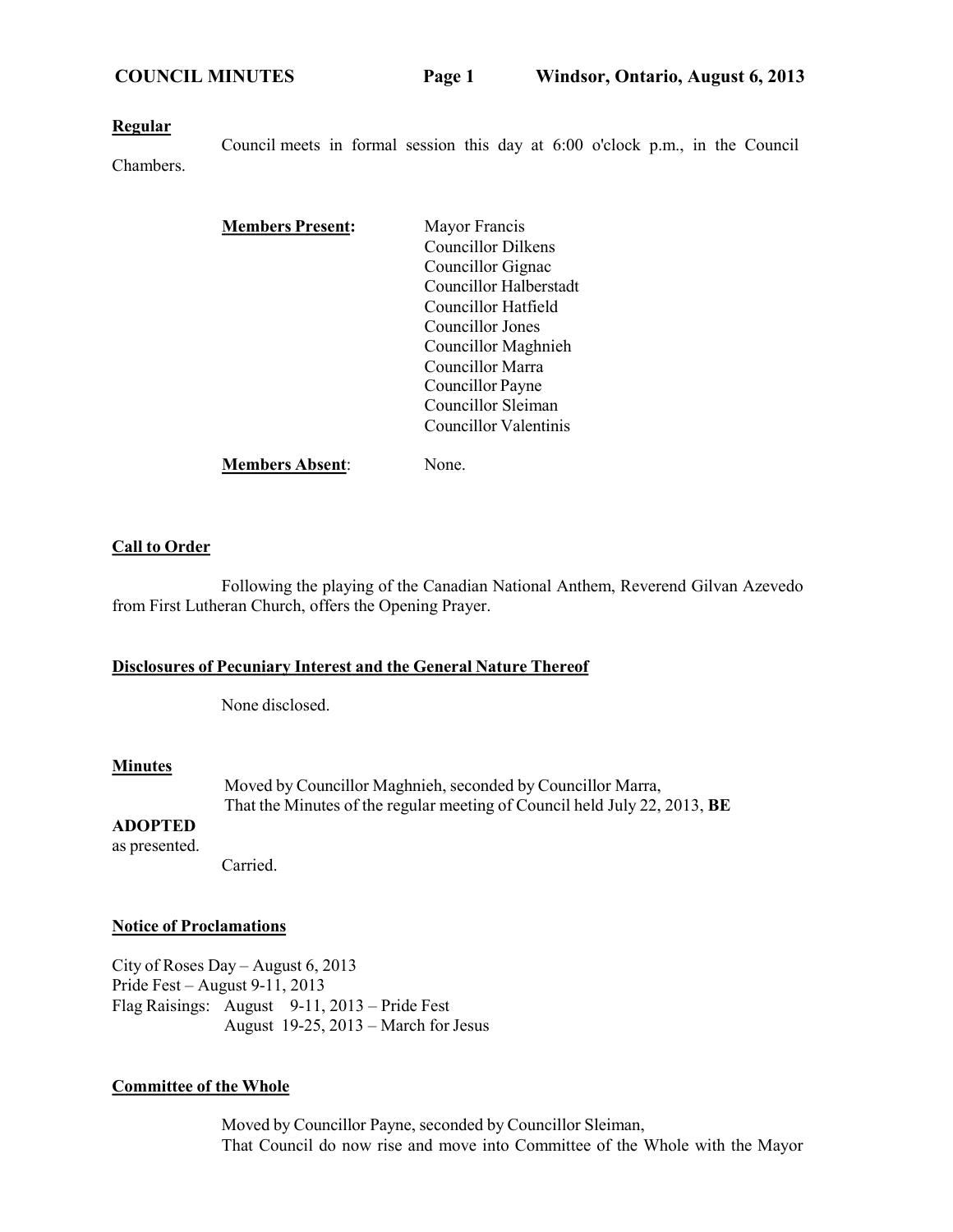presiding for the purpose of dealing with:

- (a) communication items;
- (b) consent agenda;
- (c) hearing requests for deferrals or referrals of any items of business;
- (d) hearing presentations and delegations;
- (e) consideration of business items;
- (f) consideration of Committee reports:
	- (i) **Report of Special In-Camera Meeting or other Committee as may be held prior to Council** (if scheduled); and
	- (ii) **Report of the Striking Committee** of its meeting held July 22, 2013

(g) consideration of by-laws 74-2013 and 126-2013 through 131-2013 (inclusive). Carried.

## **Communications**

Moved by Councillor Valentinis, seconded by Councillor Dilkens,

**M306–2013** That the following Communication Items 1 to 8 and 11 to 17 inclusive, as set forth in the Council Agenda **BE REFERRED** as noted except Communication No. 10 which is dealt with at the request for deferrals stage of the meeting; and Communication No. 9 which is dealt with as follows:

## **Communication No. 9:**

Moved by Councillor Halberstadt, seconded by Councillor Jones,

**M307-2013** That Rule 13.9 of the Procedure By-law regarding business not already before Council

**BE WAIVED t**o permit the introduction of a motion for consideration without prior notice regarding correspondence from Chairman, Tour di Via Italia requesting an opportunity to address Council on the issue of costs for this year's event.

Carried.

Moved by Councillor Halberstadt, seconded by Councillor Jones,

**M308-2013** That the correspondence from the Chairman, Tour di Via Italia dated July 18, 2013 requesting an opportunity to address Council on the issue of costs for this year's event **BE REFERRED** to the delegation stage of the meeting.

Carried.

## APR2013

| <b>Item</b>    | <b>From</b>                      | <b>Description</b>                                                                                                                                                                                                                   |
|----------------|----------------------------------|--------------------------------------------------------------------------------------------------------------------------------------------------------------------------------------------------------------------------------------|
| 1              | Ministry of Natural<br>Resources | Notice of annual wildlife rabies control operations for 2013.<br>Note & File<br><b>MH2013</b>                                                                                                                                        |
| $\overline{2}$ | Government of Ontario            | Culture Development Fund.<br><b>Committee Coordinator, Community Public Art Advisory</b><br><b>Committee</b><br><b>Manager of Cultural Affairs</b><br><b>Executive Director of Recreation &amp; Culture</b><br>Note & File<br>GP2013 |
| 3              | Ontario Municipal Board          | Notice that the City of Windsor must serve a reply on the claimant,<br>Shergar Development Inc. regarding a Notice of Arbitration and<br>Statement of Claim concerning Case Number LC130034.                                         |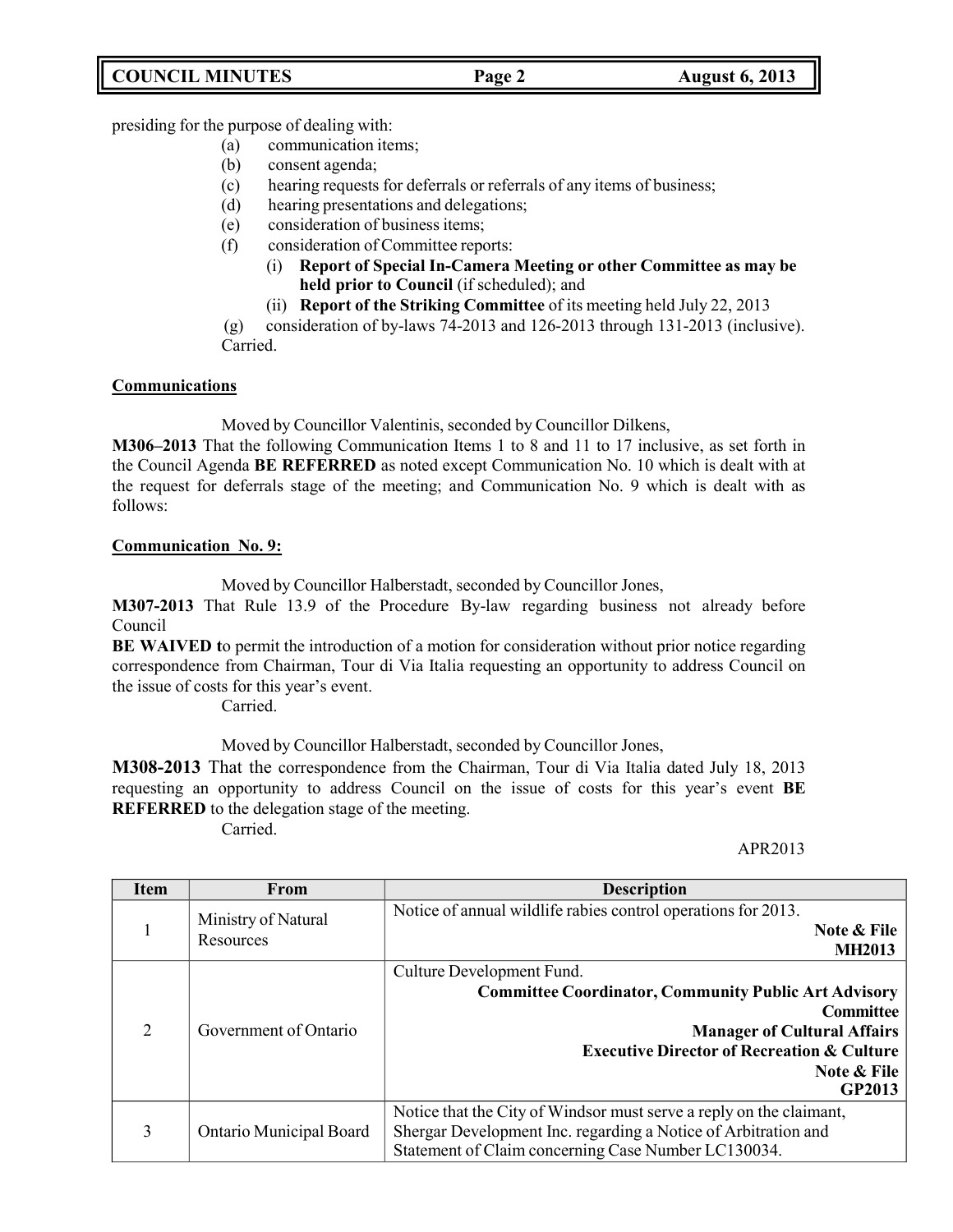**COUNCIL MINUTES Page 3 August 6, 2013** 

|                |                                                | <b>City Planner</b><br><b>City Solicitor</b><br>Note & File                                                                                                                                                                                                                                                                                               |
|----------------|------------------------------------------------|-----------------------------------------------------------------------------------------------------------------------------------------------------------------------------------------------------------------------------------------------------------------------------------------------------------------------------------------------------------|
|                |                                                | ZC2013                                                                                                                                                                                                                                                                                                                                                    |
| $\overline{4}$ | <b>Assessment Review</b><br>Board              | Decision/Order of the Board regarding the appeals with respect to<br>taxation years 2009-2012 under the Assessment Act, R.S.O. 1990 for<br>lands known as 5600 Maplewood Drive.<br><b>Chief Financial Officer &amp; City Treasurer</b><br><b>City Solicitor</b><br>Note & File<br>ZC2013                                                                  |
| 5              | United Way Centraide<br>Windsor-Essex County   | Thank you to City of Windsor and its employees for their support in the<br>second annual Chrysler Group's Community Action Day.<br>Note & File<br><b>APR2013</b>                                                                                                                                                                                          |
| 6              | Windsor-Essex County<br>Health Unit            | Notice of resolution concerning recent activities by the Ontario<br>Convenience Store Association (OCSA) that involve advocating for a<br>reduction in contraband tobacco.<br>Note & File<br>EI2013                                                                                                                                                       |
| 7              | County of Essex                                | 2012 Ambulance Services Certification Review.<br>Note & File<br><b>MH2013</b>                                                                                                                                                                                                                                                                             |
| 8              | Town of Kingsville                             | Council Resolution 538-2013 passed by the Town of Kingsville regarding<br>the Municipality of Kincardine has offered to host a Deep Geologic<br>Repository (DGR) of low and intermediate level nuclear waste at the<br>Bruce Nuclear Power Station site, supported by Ontario Power<br>Generation (OPG).<br><b>City Engineer</b><br>Note & File<br>GP2013 |
| 9              | Via Italia - Tour di Via<br>Italia             | Request for a donation of approximately \$10,000 to subsidize the cost of<br>barriers for the 2013 Tour di Via Italia event to be held on September 2,<br>2013.<br><b>Chief Financial Officer &amp; City Treasurer</b><br><b>Executive Director of Recreation &amp; Culture</b><br><b>COUNCIL DIRECTION REQUESTED</b><br><b>APR2013</b>                   |
| 10             | Tony Greco, Resident                           | Request to speak at the August 26, 2013 Windsor City Council meeting<br>and for financial assistance with repair to his home.<br><b>City Engineer</b><br><b>COUNCIL DIRECTION REQUESTED</b><br><b>SW2013</b>                                                                                                                                              |
| 11             | Secretary/Treasurer<br>Committee of Adjustment | Consent Authority Agenda Record Hearing to be held on Wednesday,<br>August 14, 2013, Council Chambers, 3 <sup>rd</sup> Floor, Windsor City Hall.<br>Note & File<br>ZC2013                                                                                                                                                                                 |
| 12             | Manager of Development<br>Applications         | Application of South Windsor Development Co. Ltd. for zoning<br>amendment to permit the development for limited neighbourhood<br>commercial type land uses for lands located at Northwood at Dominion.<br>Note & File<br><b>ZB</b> /11734                                                                                                                 |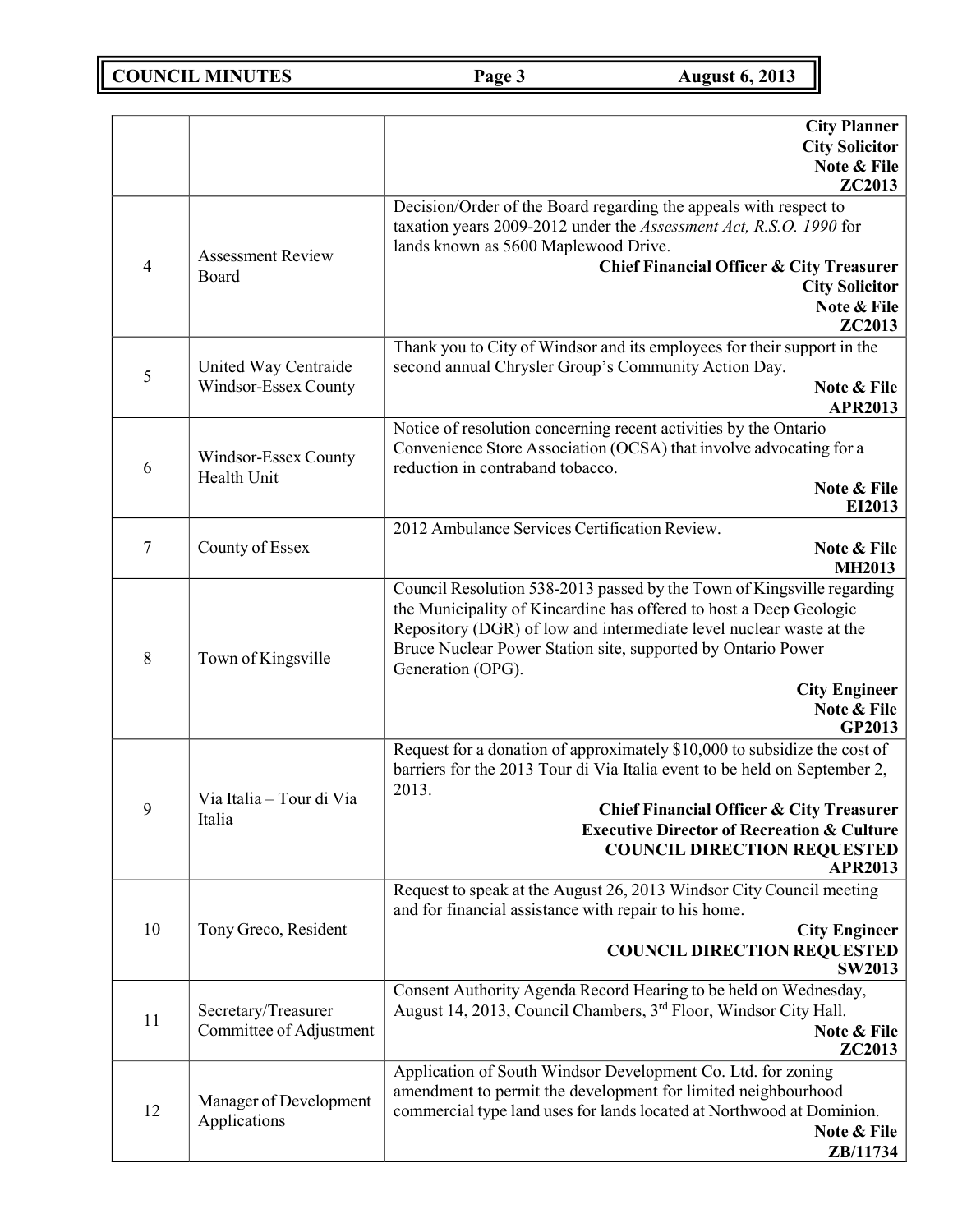**COUNCIL MINUTES Page 4 August 6, 2013**

|                     |                               | Application of Zachary Baum for Site Plan Approval to permit a multi<br>tenant telecommunications structure located at 2077 Continental Drive. |
|---------------------|-------------------------------|------------------------------------------------------------------------------------------------------------------------------------------------|
|                     | 13<br>Manager of Urban Design | Note & File                                                                                                                                    |
|                     |                               | ZS/11728                                                                                                                                       |
|                     |                               | Application of Jocelyn Poirer for Site Plan Approval to permit                                                                                 |
| 14                  | Manager of Urban Design       | improvements to existing building located at 3580 Tecumseh Road East.                                                                          |
|                     |                               | Note & File                                                                                                                                    |
|                     |                               | SW/11737                                                                                                                                       |
|                     |                               | Tender 73-13 – Flushing and CCTV Inspection Public Works Cyclical                                                                              |
|                     |                               | Program.                                                                                                                                       |
| 15<br>City Engineer | Note & File                   |                                                                                                                                                |
|                     | SW/11727                      |                                                                                                                                                |
|                     |                               | Livelink 16644                                                                                                                                 |
|                     |                               | Tender 42-13 – Pierre Avenue – Sewer, Pavement and Watermain                                                                                   |
|                     |                               | Rehabilitation from Riverside Drive East to Wyandotte Street East.                                                                             |
| 16                  | City Engineer                 | Note & File                                                                                                                                    |
|                     | SW/11733                      |                                                                                                                                                |
|                     |                               | Livelink 16645                                                                                                                                 |
|                     |                               | Terms & Conditions of Employment - Civic Association of Non-Union                                                                              |
|                     |                               | Employees ("CANUE") and other non-CANUE, Non-Union Employees.                                                                                  |
| 17                  | City Clerk                    | Note & File                                                                                                                                    |
|                     |                               | AS2013                                                                                                                                         |
|                     |                               | Livelink 16673                                                                                                                                 |

Carried.

## **Consent Agenda**

Moved by Councillor Gignac, seconded by Councillor Halberstadt, That the following Consent Agenda and the recommendations contained in the administrative reports **BE APPROVED** as amended:

Item 1 City of Windsor Co-Sponsorship of the 2013 State of the Strait Conference Hosted by the University

of Windsor

- Item 2 Catering Services Contract at Willistead Manor
- Item 6 Tree Removals (including stumps) 600 More or Less, Tender No. 67-13
- Item 7 Waiver Request of Schedule H1 to Business Licensing By-law 395-2004, Downtown Summer Block Series and Balloonapalooza, July 12-14, August 2-5, August 9-11, August 16- 18, August 23-25, August 30-September 2, September 13-15, October 4-6, and October 26, 2013
- Item 8 California Avenue from Wyandotte Street West to University Avenue Sewers, Watermain and Pavement Rehabilitation
- Item 9 Request for Draft Plan Extension, Sixth Concession Development Limited
- Item 10 Award of 6<sup>th</sup> Concession/North Talbot Environment Assessment: Proposal 70-13
- Item 11 Lou Romano Water Reclamation Plant/Replacement of Existing Centrifugal Blowers with High Efficiency Turbo Blowers
- Item 12 Closing Ceremonies Fireworks Display for the International Children's Games, August 18, 2013

## **Consent Committee Reports**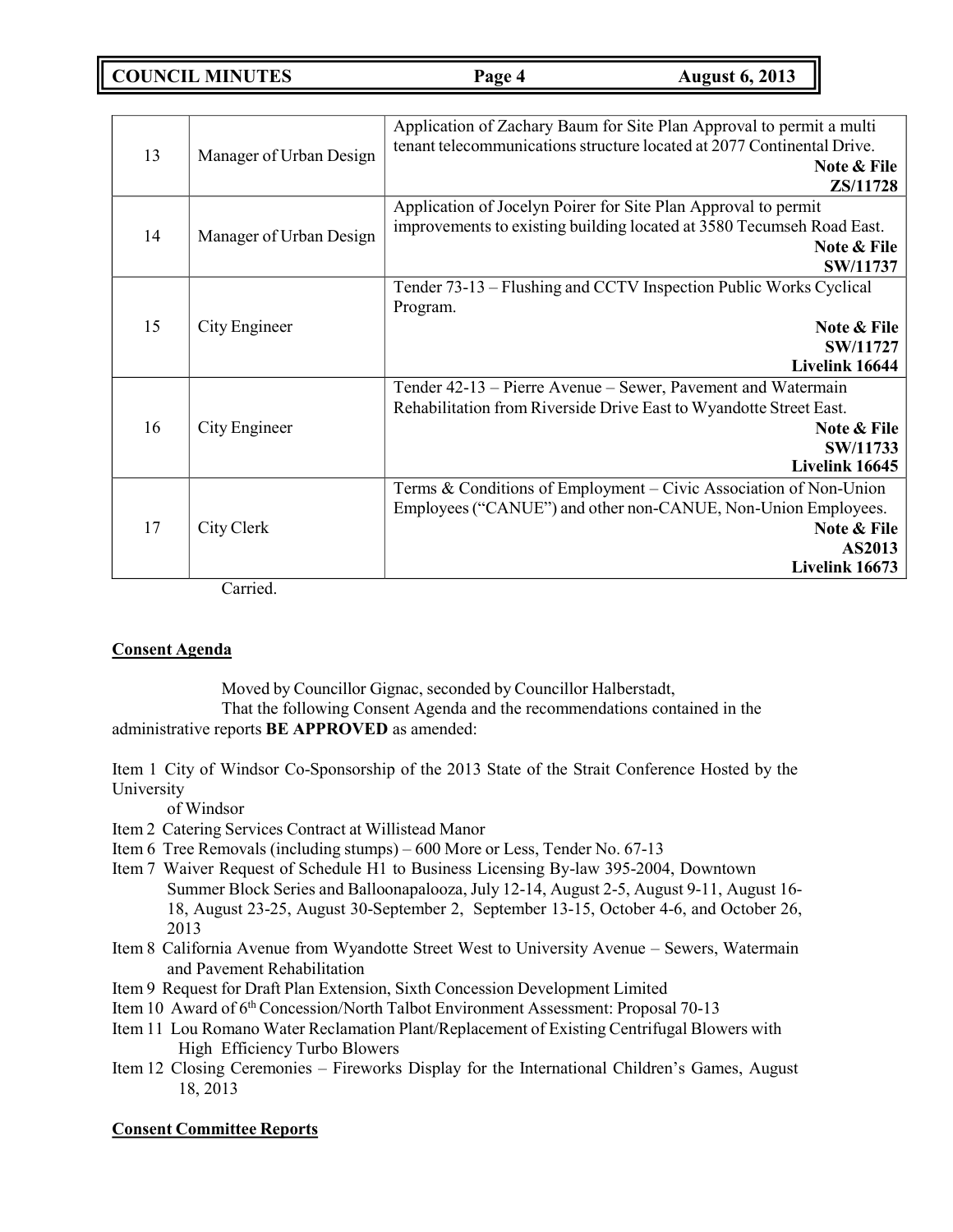**COUNCIL MINUTES Page 5 August 6, 2013**

| <b>Planning &amp; Economic Development Standing Committee</b> |                |                                                             |
|---------------------------------------------------------------|----------------|-------------------------------------------------------------|
| No.                                                           |                | <b>Description</b>                                          |
|                                                               | Report No. 159 | Planning response to Council's recommendation regarding     |
|                                                               |                | Delegation of Approval Authority as noted in CR107/2012 -   |
|                                                               |                | Extension of Condominium and Subdivision Approvals          |
|                                                               | Report No. 160 | Request to close the north/south alley between Lloyd George |
|                                                               |                | and Clemenceau Boulevards, south of Queen Elizabeth Drive   |
|                                                               | Report No. 163 | Amendment to Sign By-law 250-2004 for the Lighting          |
|                                                               |                | Boutique Inc., 4072 Walker Road                             |

Carried.

## **Deferrals and/or Referrals and Withdrawals**

## **Report No. 161 of the Planning & Economic Development Standing Committee (Request to close part of north/south and east/west alleys between Wallace Avenue and Scofield Avenue, east of Howard)**

At the request of Councillor Payne, this matter is being deferred to the August 26, 2013 meeting of Council to allow for all interested parties to be in attendance.

Moved by Councillor Hatfield, seconded by Councillor Maghnieh,

**M309-2013** That Report No. 161 of the Planning & Economic Development Standing Committee (Request to close part of north/south and east/west alleys between Wallace Avenue and Scofield Avenue, east of Howard **BE DEFERRED** to the next regular meeting of Council to allow for all interested parties to be in attendance.

Carried.

## **Report No. 162 of the Planning & Economic Development Standing Committee (Request for a refund of Building Permit Fees, Development Charges & Cash in lieu of Parkland Fees – Windsor-Essex Children's Aid Society – 1671 Riverside Drive East)**

At the request of Mike Clark, Manager of Public Relations and Fund Development, Children's Aid Society, this matter is being deferred to the September 9, 2013 meeting of Council to allow for him to be in attendance.

Moved by Councillor Hatfield, seconded by Councillor Maghnieh,

**M310-2013** That Report No. 162 of the Planning & Economic Development Standing Committee (Request for a refund of Building Permit Fees, Development Charges & Cash in lieu of Parkland Fees – Windsor-Essex Children's Aid Society), **BE DEFERRED** to the September 9, 2013 meeting of Council to allow for the Applicant to be in attendance.

Carried.

# **Communication No. 10 – Request from Tony Greco, resident** and **Item No. 5 - Amendment to By-Law 4921 Servicing of Private Sewer Connections**

Administration requesting that both matters be deferred to the August 26, 2013 meeting of Council in order to prepare a report to address Mr. Greco's concerns as it relates to the Amendment to By-Law 4921 – Services to Private Sewer Connections, and to allow for Mr. Greco to be in attendance.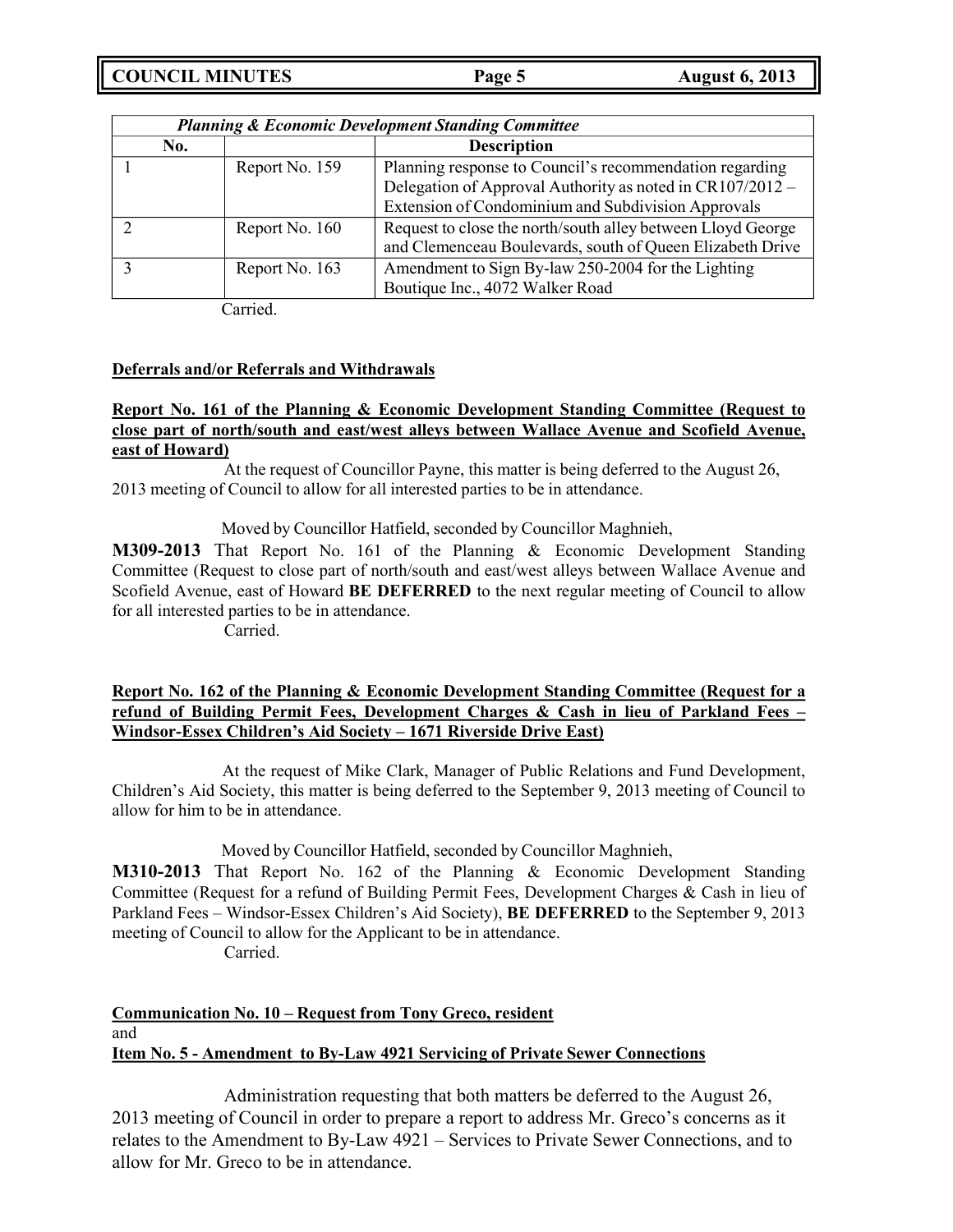Moved by Councillor Hatfield, seconded by Councillor Maghnieh,

**M311-2013** That Communication No. 10 regarding correspondence received from Tony Greco, resident, dated August 6, 2013 and Item No. 5 being the report of the City Engineer dated May 22, 2013 entitled "Amendment to By-Law 4921 Servicing of Private Sewer Connections" **BE DEFERRED** to the August 26, 2013 meeting of Council to allow for Mr. Greco to be in attendance. Carried.

### **SW2013**

(For final disposition of this matter, see Clause **CR143/2013** in Schedule "A" attached hereto.)

## **Presentations & Delegations:**

### **DELEGATIONS**

## **A By-Law for the Repair and Improvement to the 8 th Concession Drain North**

#### **Margaret Peggy Hurley, Resident**

Margaret Peggy Hurley, Resident, appears before Council to provide comment regarding the repair and improvement of the 8th Concession Drain North, suggesting that other related projects should be merged together as one project to save money for the City and taxpayers and concludes by stating her frustrations over the Southwest Detention Centre and the Ministry of Corrections and Infrastructure of Ontario refusing to meet with the neighbourhood to try and improve the negative presence this facility creates.

SW/11446 3

(For final disposition of this matter, see Clause **CR139/2013** in Schedule "A" attached hereto.)

#### **Communication No. 9**

## **Aldo Sfalcin, Chairman, Tour di Via Italia**

Aldo Sfalcin, Chairman, Tour di Via Italia, appears before Council to state that this year's event has financial challenges as they have been informed by the Ontario Cycling Association that they are required to erect more substantive fencing for a one kilometre section of Erie Street, in order to ensure the safety of spectators, as well as barriers for traffic safety and concludes by requesting a donation from the City to cover the costs which total \$10,000.

Moved by Councillor Halberstadt, seconded by Councillor Jones,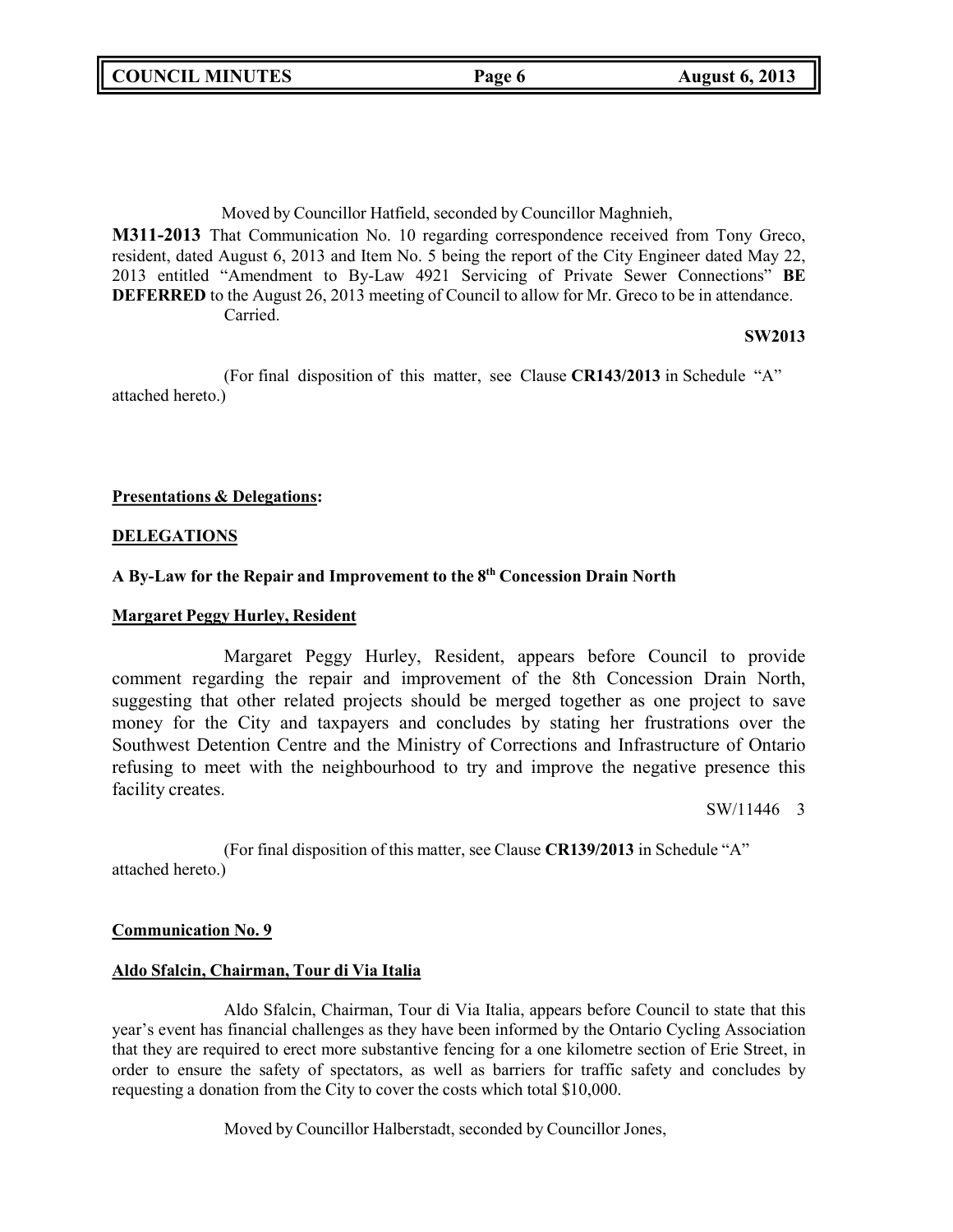| <b>COUNCIL MINUTES</b><br><b>August 6, 2013</b><br>Page 7 |
|-----------------------------------------------------------|
|-----------------------------------------------------------|

**M312-2013** That the City of Windsor **CONTRIBUTE** \$5,000. towards the Tour di Via Italia to be held on Erie Street on Sunday, September 2, 2013 and that the City **BE ACKNOWLEDGED** as a sponsor for the event; and further, that the organizing committee for the event approach the Erie Street BIA as soon as possible so that they can work jointly to pursue future funding opportunities.

Carried.

Councillors Gignac and Sleiman voting nay.

### **Regular Business Items (for final disposition of these matters see Schedule "A" attached)**

Item 4 CR32/2013 – Provincial & Walker Civic Gateway Markers

### **Item 4 CR32/2013 – Provincial & Walker Civic Gateway Markers**

Moved by Councillor Jones, seconded by Councillor Dilkens,

**M313-2013** That the City Planner **BE DIRECTED** to pursue Option 2 – WINDSOR/ONTARIO Signage with Back Lit Letters on All Four Walls with the total cost (including installation) not to exceed \$88,000, through a competitive purchasing process.

Carried.

Councillors Valentinis and Halberstadt voting nay.

Moved by Councillor Payne, seconded by Councillor Maghnieh,

**M314-2013** That Rule 13.9 of the Procedure By-law regarding business not already before Council **BE WAIVED** to permit the introduction of a motion for reconsideration without prior notice regarding M313-2013 as it related to "CR32/2013 – Provincial & Walker Civic Gateway Markers":

That the City Planner **BE DIRECTED** to pursue Option 2 – WINDSOR/ONTARIO Signage with Back Lit Letters on All Four Walls with the total cost (including installation) not to exceed \$88,000, through a competitive purchasing process.

Carried.

Moved by Councillor Dilkens, seconded by Councillor Jones, That the City Planner BE DIRECTED to pursue Option 2 – WINDSOR/ONTARIO Signage with Back Lit Letters on All Four Walls with the total cost (including installation) not to exceed \$88,000, through a competitive purchasing process. The motion is put and is lost. Aye votes: Councillors Dilkens, Jones, Sleiman and Maghnieh Nay votes: Councillors Valentinis, Gignac, Halberstadt, Payne, Hatfield and Marra.

## **SB/10785**

(For final disposition of this matter, see Clause **CR142/2013** in Schedule "A" attached hereto.)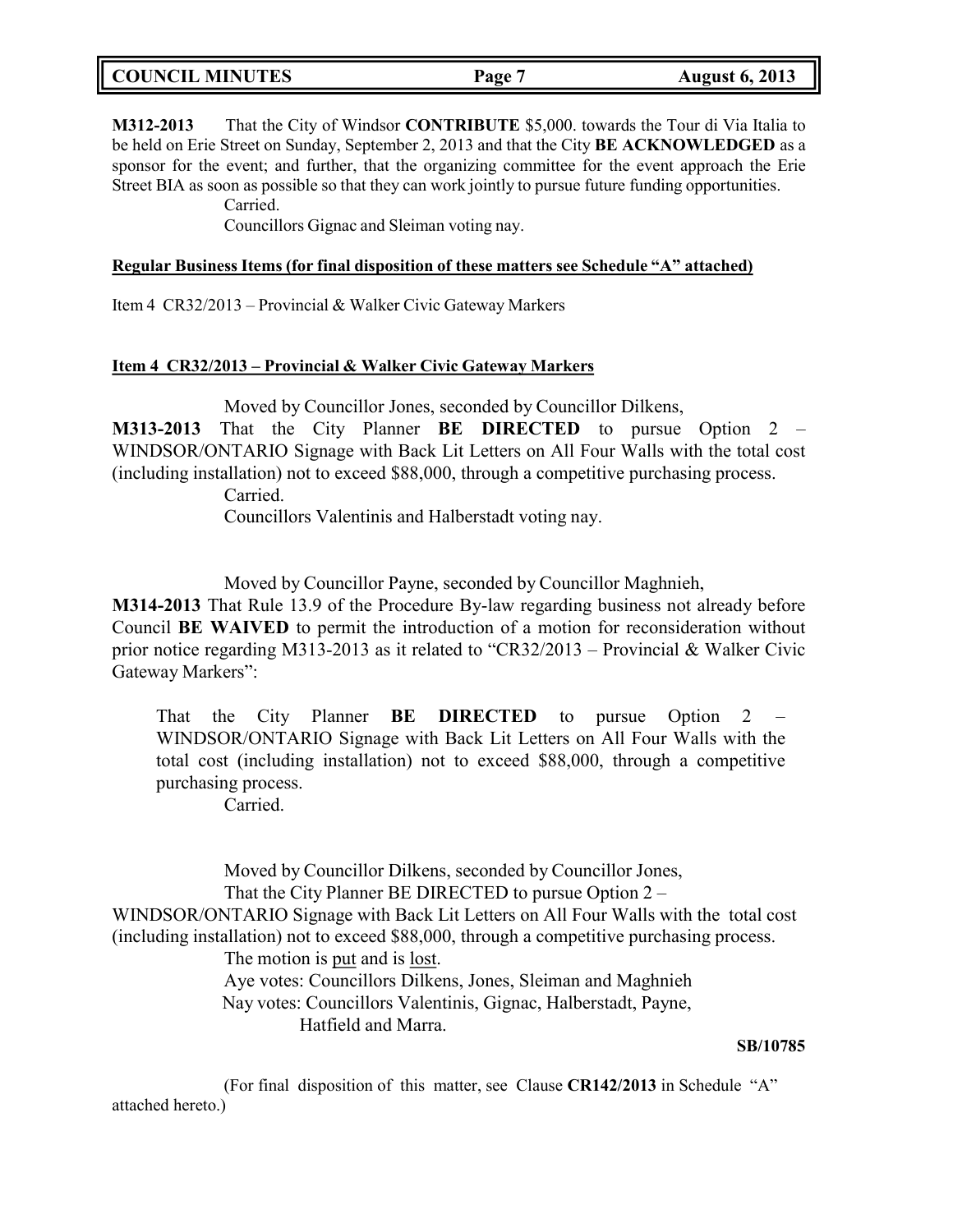**COUNCIL MINUTES Page 8 August 6, 2013**

#### **Consideration of Committee Reports**

Moved by Councillor Marra, seconded by Councillor Payne, **M315-2013** That the **Report of the Striking Committee** of its meeting held July 22, 2013 **BE ADOPTED** as presented. Carried.

ACO2013

#### **By-laws**

Moved by Councillor Sleiman, seconded by Councillor Valentinis, That the following By-laws No. 74-2013 and 126-2013 through 131-2013 (inclusive), be introduced and read a first and second time:

- 74-2013 "A PROVISIONAL BY-LAW TO PROVIDE FOR THE REPAIR AND IMPROVEMENT OF THE 8<sup>TH</sup> CONCESSION DRAIN", <u>(See Item 3)</u>
- 126-2013 "A BY-LAW TO FURTHER AMEND BY-LAW NUMBER 8600 CITED AS THE "CITY OF WINDSOR ZONING BY-LAW"", authorized by M135-2013, adopted April 8, 2013
- 127-2013 "A BY-LAW TO DEDICATE LAND AS A PUBLIC HIGHWAY KNOWN AS JOHN B AVENUE", authorized by CR119/2013, adopted July 8, 2013
- 128-2013 "A BY-LAW TO AUTHORIZE THE CORPORATION OF THE CITY OF WINDSOR TO ENTER INTO EXTENSION AGREEMENTS AND FOR THE CHIEF ADMINISTRATIVE OFFICER AND CLERK TO EXECUTE SUCH AGREEMENTS", authorized by M41-2012, adopted February 4, 2012
- 129-2013 "A BY-LAW TO AMEND BY-LAW 100-2013 A BY-LAW TO APPOINT MUNICIPAL BY-LAW ENFORCEMENT OFFICERS TO ENFORCE PARKING BY-LAW 9023 IN THE CITY OF WINDSOR", authorized by By-Law 98-2011, adopted June 7, 2011
- 130-2013 "A BY-LAW TO AMEND BY-LAW 65-2013 A BY-LAW TO PROVIDE THAT PART-LOT CONTROL SHALL NOT APPLY TO CERTAIN LAND THAT IS WITHIN REGISTERED PLAN 1090, IN THE CITY OF WINDSOR", authorized by By-Law 28-2013, adopted February 19, 2013
- 131-2013 "A BY-LAW TO CONFIRM THE PROCEEDINGS OF THE COUNCIL OF THE CORPORATION OF THE CITY OF WINDSOR AT ITS MEETING HELD ON THE SIXTH DAY OF AUGUST, 2013"

Carried.

Moved by Councillor Dilkens, seconded by Councillor Gignac,

That the Committee of the Whole does now rise and report to Council respecting the business items considered by the Committee: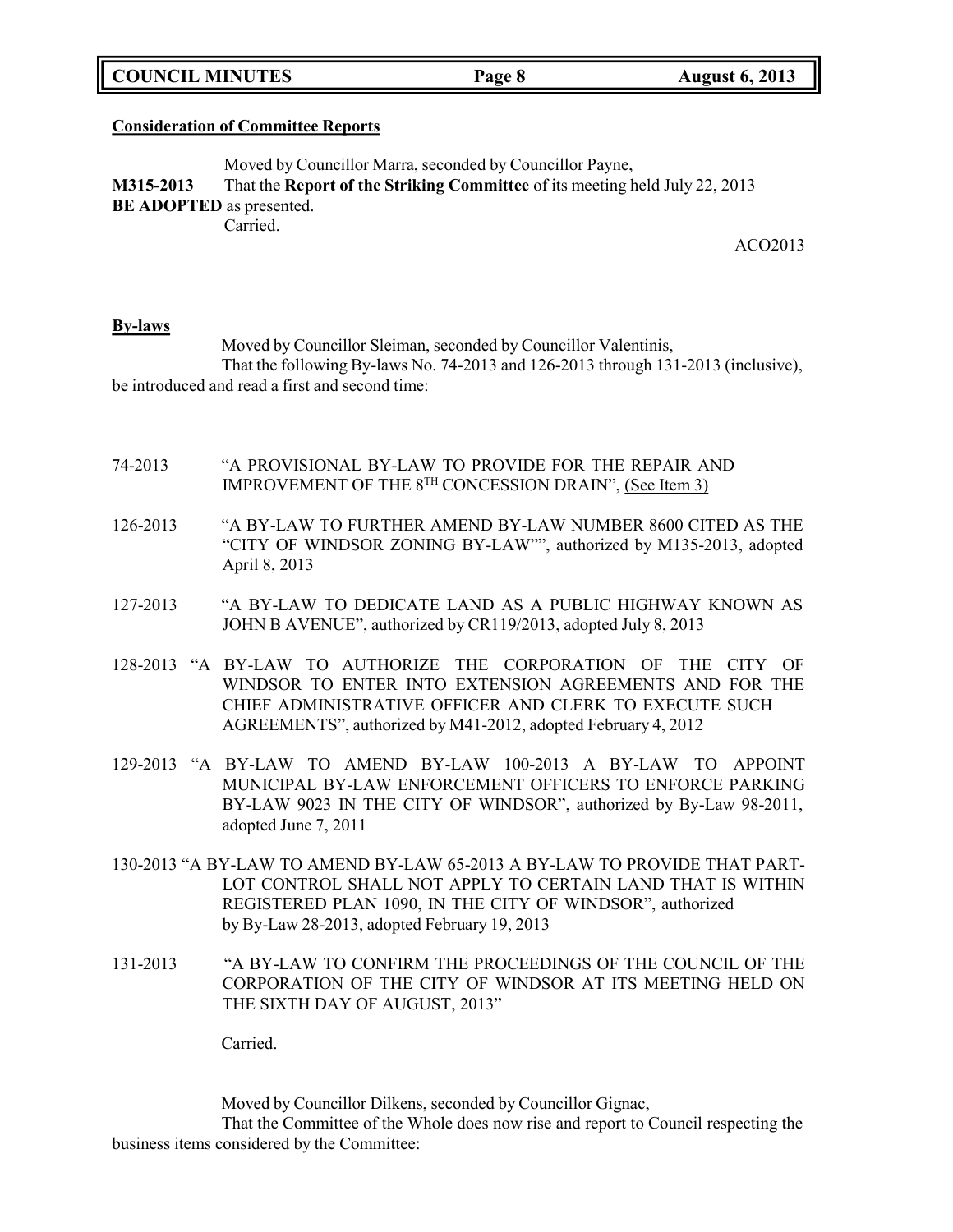- **1) Communication Items (as amended)**
- **2) Consent Agenda (as amended)**
- **3) Items Deferred**
- **Items Referred**
- **4) Consideration of the Balance of Business Items (see Schedule "A")**
- **5) Committee Reports (as presented)**
- **6) By-laws given first and second readings (as presented)**

Carried.

## **Notices of Motion**

None presented.

## **Third Reading of By-laws**

Moved by Councillor Halberstadt, seconded by Councillor Hatfield,

That the following By-laws No. 74-2013 and 126-2013 through 131-2013 (inclusive), having been read a first and second time be now read a third time and finally passed and that the Mayor and Clerk **BE AUTHORIZED** to sign and seal the same notwithstanding any contrary provision of the Council.

Carried.

## **Petitions**

None presented.

## **Council Questions**

Moved by Councillor Payne, seconded by Councillor Sleiman,

**M316-2013** That the following Council Question by Councillor Gignac **BE APPROVED**, and that Administration **BE DIRECTED** to proceed with the necessary actions to respond to the Council Question in the form of a written report, consistent with Council's instructions, and in accordance with Section 17.1 of the Procedure By-law 98-2011:

> CQ27-2013 Asks Administration to draft a policy for Council consideration regarding funding requests from organizations beyond the waiving of fees.

AF2013

Carried.

## **Adjournment**

Moved by Councillor Valentinis, seconded by Councillor Dilkens, That this Council meeting stand adjourned until the next regular meeting of Council or at the call of the Mayor. Carried.

Accordingly, the meeting is adjourned at 7:28 o'clock p.m.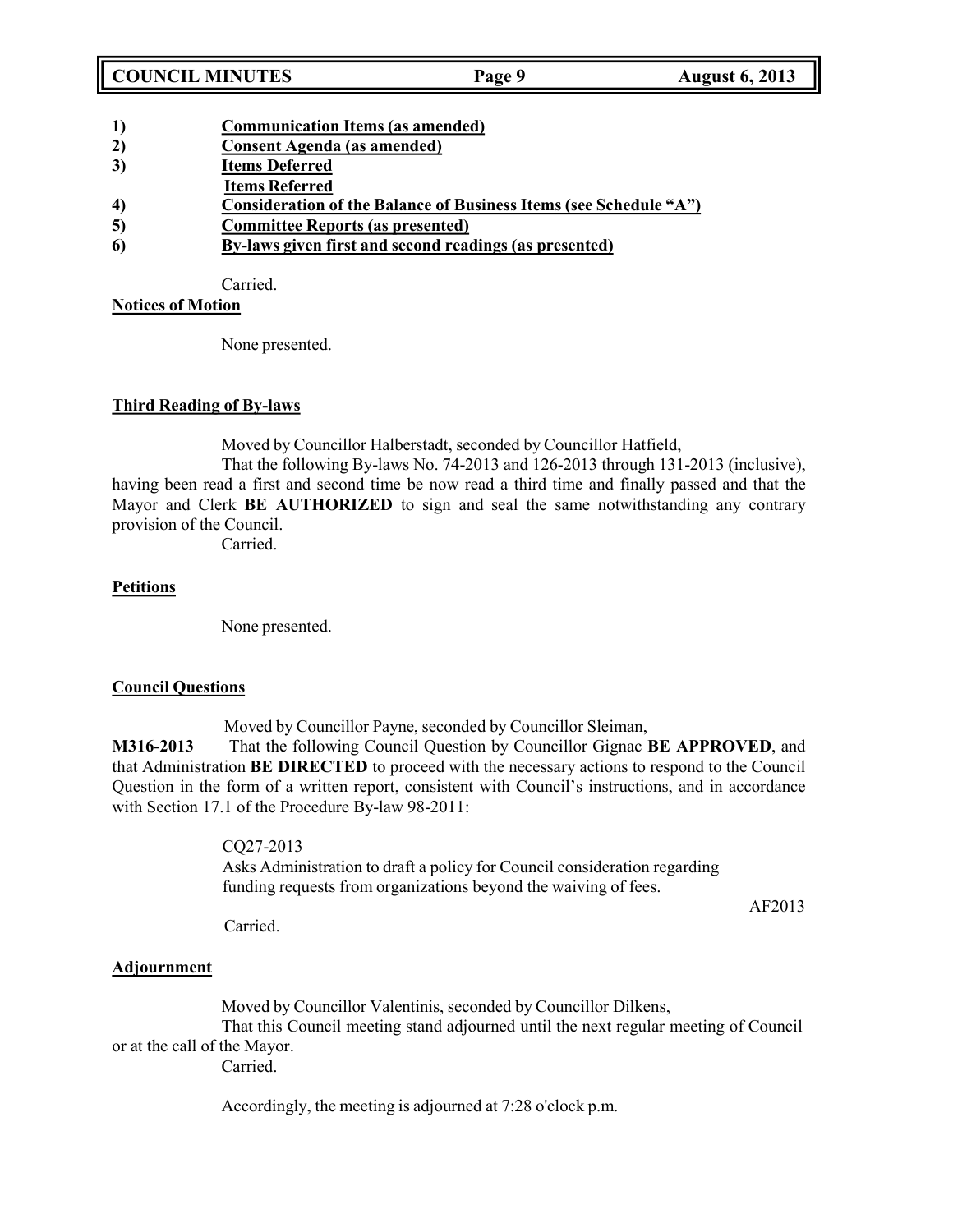| <b>COUNCIL MINUTES</b> | Page 10 | <b>August 6, 2013</b> |
|------------------------|---------|-----------------------|
|                        |         |                       |

**MAYOR**

# **THIS IS A DRAFT COPY**

**CITY CLERK**

# **DEPUTY CITY CLERK/SENIOR MANAGER OF COUNCIL SERVICES**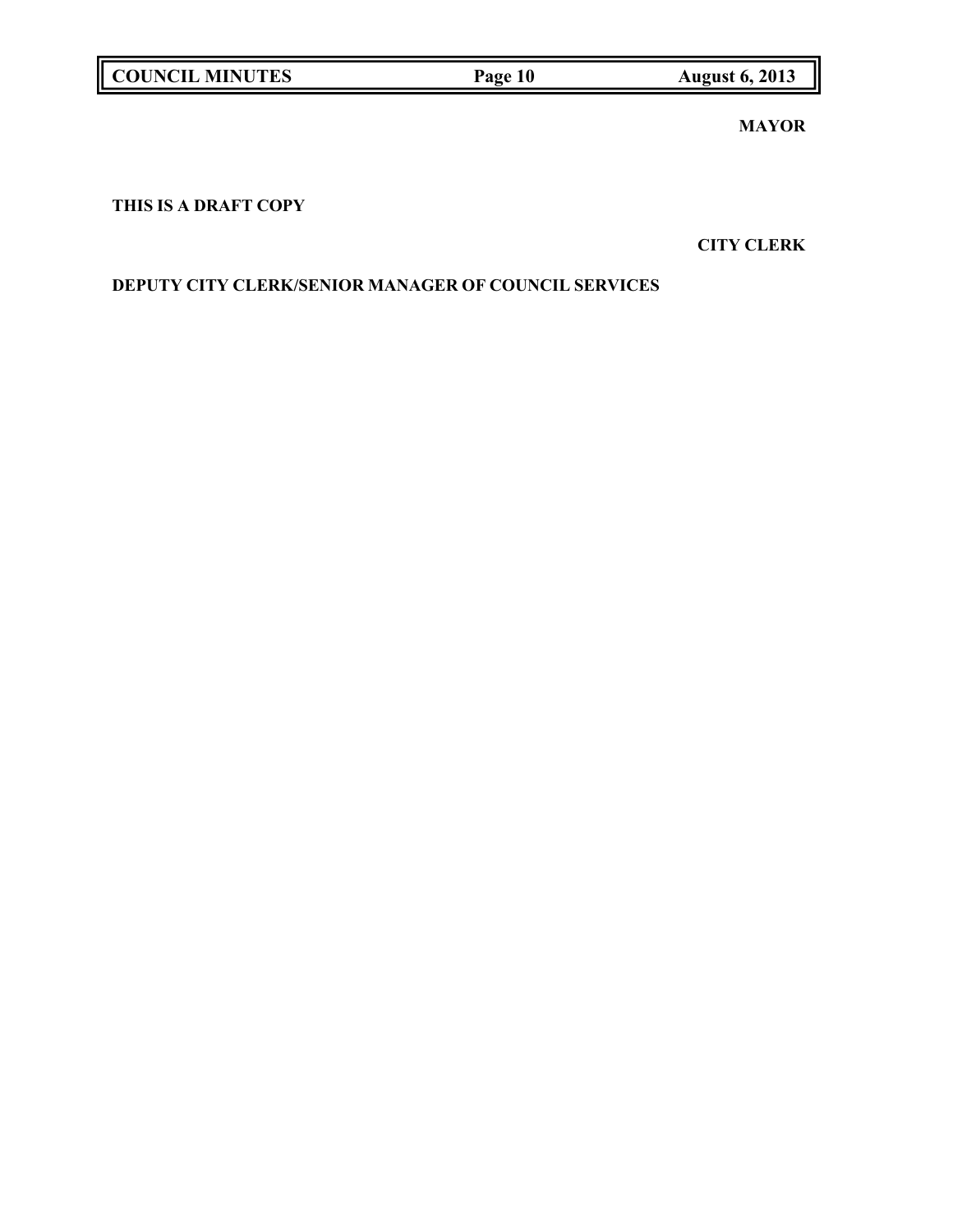# **COUNCIL MINUTES Page 11 August 6, 2013**

Gignac Halberstadt

### CR139/2013

That an expenditure of \$2,500.00 from the Pollution Control Environmental Quality Division operating budget **BE AUTHORIZED** as the City of Windsor's co-sponsorship of the University of Windsor's

2013 State of the Strait Conference.

Carried.

## Report Number **16647 APR2013 C1**

Gignac Halberstadt

CR140/2013

THAT the report from the Executive Director of Recreation and Culture dated July 8, 2013 regarding the contract for catering services at Willistead Manor **BE RECEIVED**; and further

THAT Administration **BE AUTHORIZED** to issue a Request for Proposal for catering services at Willistead Manor as per the Purchasing By-law 93-2012.

Carried.

## Report Number **16663 APM/6272 C2**

Gignac Jones

## CR141/2013

- **I.** That Council **GIVE 3<sup>RD</sup> READING** to Provisional By-law 74/2013 which adopted the drainage report for the Repair and Improvement to the 8<sup>th</sup> Concession Drain North in accordance with Section 58 of *the Drainage Act*, and
- **II.** That the City Engineer **BE AUTHORIZED** to proceed with the tendering and Award of Tender to the low bidder, subject to the tender meeting project specifications, and being within the approved estimated budget; and subject to the terms and conditions of the City of Windsor's Purchasing By-law 93-2012, and
- **III.** That the Chief Administrative Officer and City Clerk **BE AUTHORIZED** to sign a contract with the low tenderer, satisfactory in form to the City Solicitor, in financial content to the City Treasurer, and in technical content to the City Engineer; and
- **IV.** That the City Engineer **BE REQUIRED** to provide a Reconciliation Report to Council on the Tender Award.

Carried.

Report Number **16666 SW/11446 3**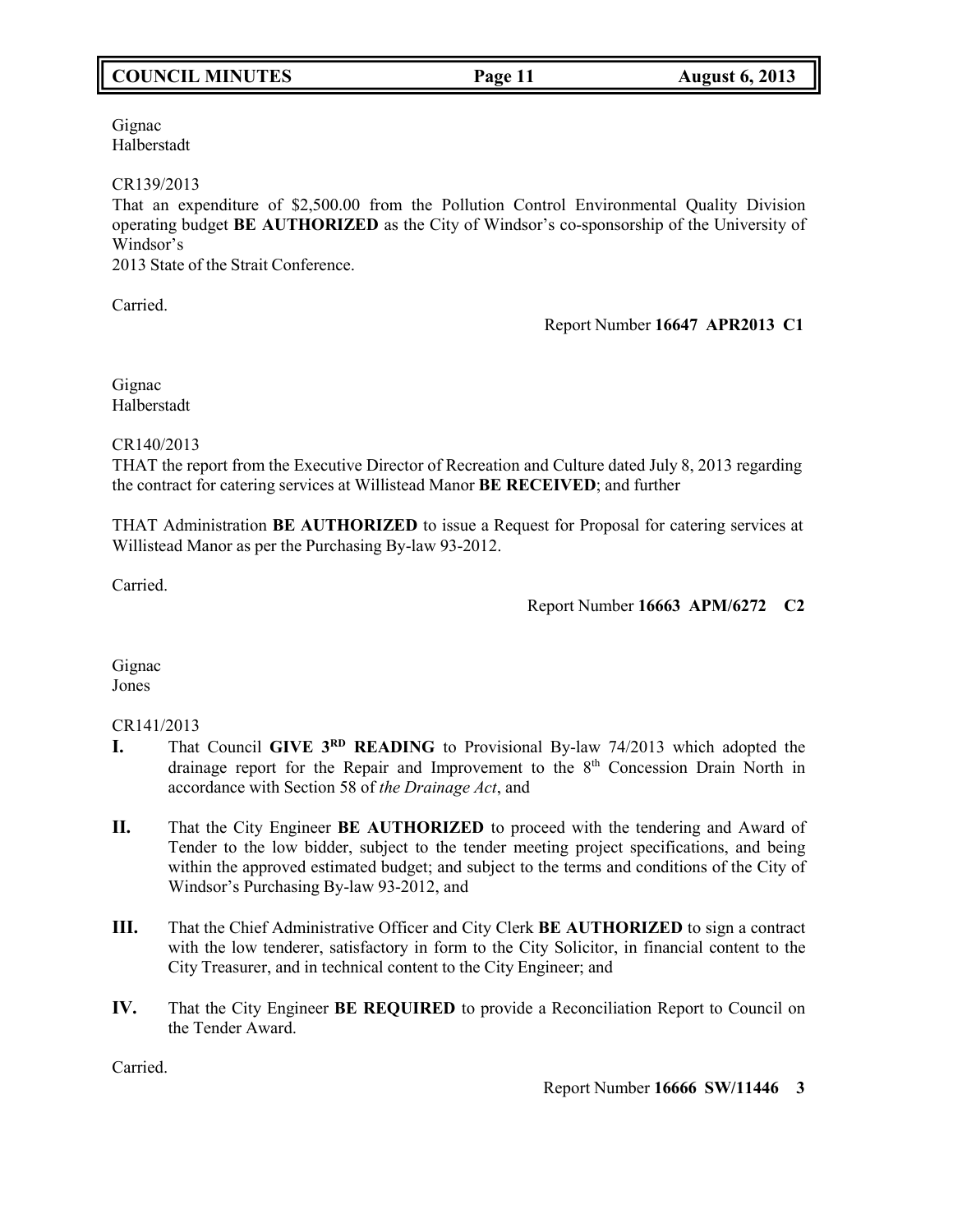# **COUNCIL MINUTES Page 12 August 6, 2013**

Valentinis Marra

#### CR142/2013

That the City Planner **BE DIRECTED** to pursue Option 1 – WINDSOR / ONTARIO Signage with Existing Valence Lighting with the total cost (including installation) not to exceed \$38,500 through a competitive purchasing process.

Carried.

Report Number **16669 SB/10785 4**

Hatfield Maghnieh

CR143/2013

THAT the report of the City Engineer dated May 22, 2013 entitled "Amendment to By-law 4921 – Servicing of Private Sewer Connections **BE DEFERRED** to the August 26, 2013 meeting of Council,

to allow for interested parties to be in attendance.

Carried.

Report Number **16650 SW2013 5**

Appendices Appendix A

Gignac Halberstadt

CR144/2013

That the tender, as submitted by Columbia Utility Services Limited **BE ACCEPTED** for the removal of six hundred (600) trees (more or less), including stumps, in the City of Windsor for a total tender price of \$295,600.00 plus HST to be charged to accounts 001-2980-0462-03365-0280325 and 007- 2980-7131021; and further that the CAO and City Clerk **BE AUTHORIZED** to sign an agreement satisfactory in form to the City Solicitor, in technical content to the Executive Director of Parks and Facility Operations, and in financial content to the City Treasurer.

Carried.

Report Number **16639 SRT/11730 C6**

Gignac Halberstadt

CR145/2013

THAT the provisions of Schedule H1 to Business Licensing By-Law 395-2004 **BE WAIVED** for the duration of each of the following events:

Balloonapalooza, August 16 – 18, 2013 DWBIA Summer Block Series Events, August 23 – 25, 2013, September 6 – 8, 2013 Kilt and Fiddle Summer Block Series, September 13 – 15, 2013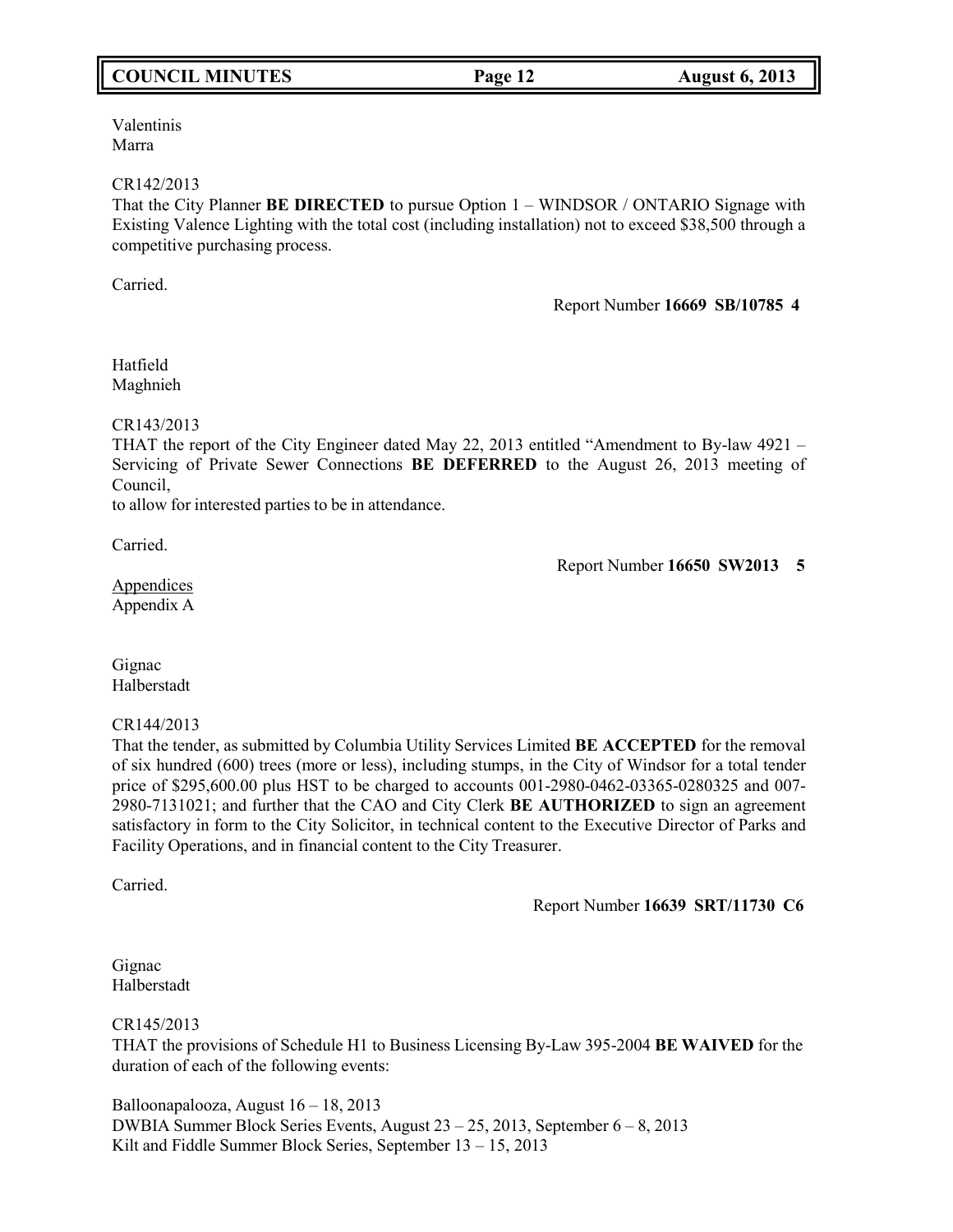# **COUNCIL MINUTES Page 13 August 6, 2013**

Lefty's on the O Summer Block Series, August 9 – 11, 2013, August 30 – September 2, 2013 Villains Summer Block Series Events, October 4 – 6, 2013, October 26, 2013; and further

THAT the approval by the Chief Administrative Officer for the waiver of Schedule H1 to Business Licensing By-law 395-2004 **BE CONFIRMED AND RATIFIED** for the following events:

DWBIA Summer Block Series, August 2 – 5, 2013 (CAO#2382) Kilt and Fiddle Summer Block Series, July 12 – 14, 2013 (CAO#2383); and further

THAT the applicants **BE REQUIRED** to provide the Licence Commissioner a list of all vendors, locations and contact information, and to follow all other terms and conditions of the Special Events Agreement as approved by the Chief Administrative Officer.

Carried.

Report Number **16671 SR2013 C7**

Gignac Halberstadt

CR146/2013

- **I.** That City Council **APPROVE** the switching of the Sunset Avenue Wyandotte Street West to College Avenue project with the California Avenue - Wyandotte Street West to University Avenue West project**.**
- **II.** That the City Engineer **BE REQUIRED** to provide a Reconciliation Report to Council on the Tender Award.

Carried.

Report Number **16646 SW2013 C8**

Gignac Halberstadt

CR147/2013

That the request of Sixth Concession Development Limited for an extension to the date of expiration for the draft plan of subdivision for lands located east of the Sixth Concession Road, between Holburn Street and the Canadian National Railway line, as shown on Map No. SDN-004/03-4 (attached)

**BE APPROVED** and further, that Recommendation III, Item 1 of Council Resolution 861/2004 **BE AMENDED** to specify that draft approval shall lapse on September 13, 2016.

Carried.

Report Number **16668 ZP/7405 C9**

**Appendices** Map No. SDN-004/03-4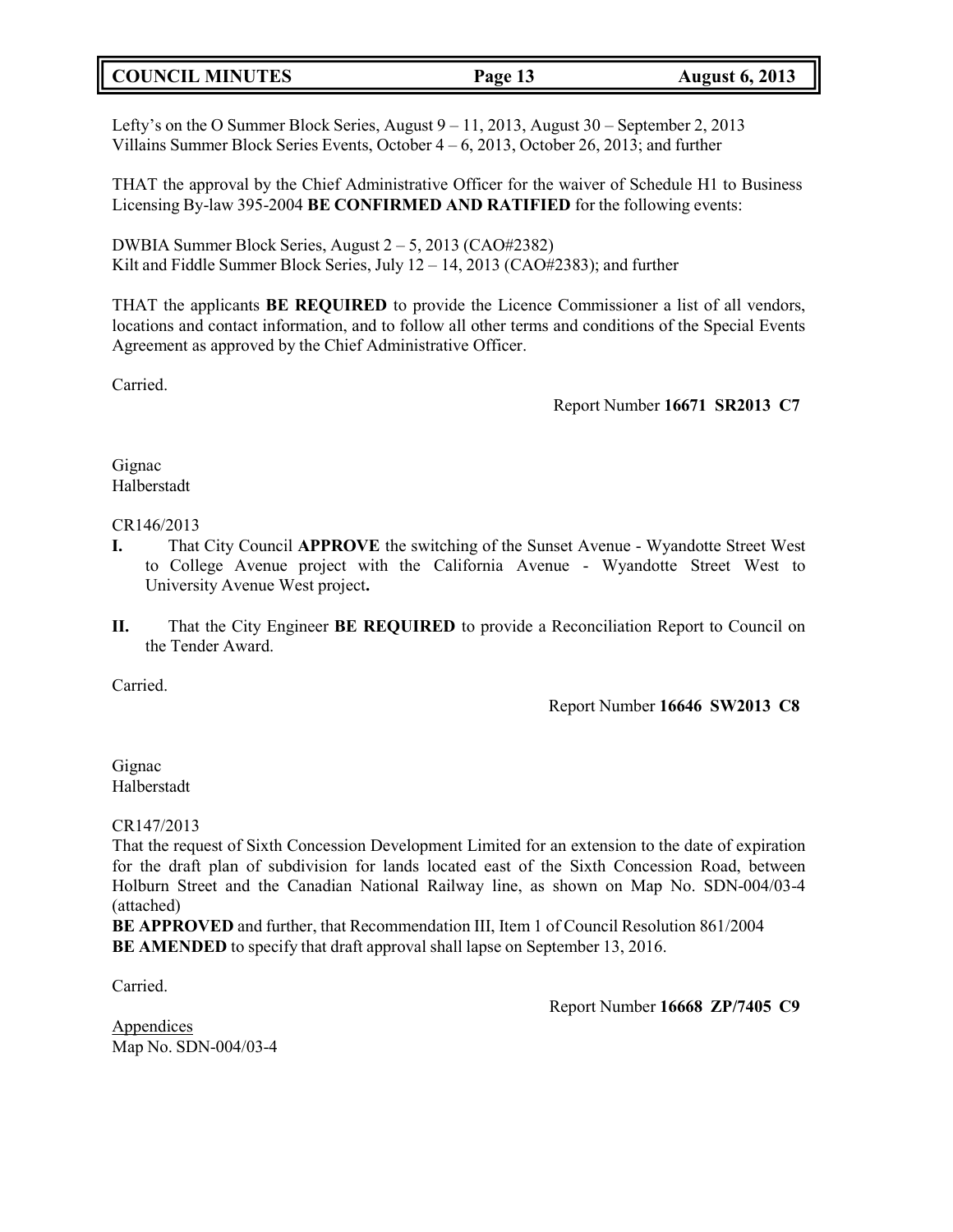# **COUNCIL MINUTES Page 14 August 6, 2013**

Gignac Halberstadt

### CR148/2013

- I. THAT **APPROVAL BE GIVEN** to undertake an expenditure of up to \$200,000 (including non-recoverable HST) for the 6<sup>th</sup> Concession/North Talbot Environment Assessment.
- II. THAT, in accordance with the terms of RFP-70-13, Council **AWARD** the contract to undertake the 6<sup>th</sup> Concession/North Talbot Environmental Assessment to the following successful proponent**:**

| Proponent/Company: | Dillon Consulting Limited                                                     |  |
|--------------------|-------------------------------------------------------------------------------|--|
| Proposal:          | 6 <sup>th</sup> Concession/North Talbot Environment Assessment<br>No. $70-13$ |  |
| Lump Sum Price:    | $$186,260.00 + HST$                                                           |  |
| Account:           | 007-7086010 (Environmental Study Reports;                                     |  |

III. AND, the City Clerk and Chief Administrative Officer **BE AUTHORIZED** to sign a contract with the successful proponent satisfactory in form to the City Solicitor, in technical content to the City Engineer, and in financial content to the Chief Financial Officer & City Treasurer.

Carried.

Report Number **16664 SW/11729 C10**

Gignac Halberstadt

## CR149/2013

**THAT** Council **APPROVE** the installation of two (2) turbo blowers at the Lou Romano Water Reclamation Plant at a maximum cost of \$775,982 (including HST) less HST rebate of \$77,186 and less Provincial project incentive of \$304,725 for a net cost to the City of \$394,071 and further;

**THAT** in accordance with the provisions of section 113 of Purchasing By-law 93-2012, the firm of Dillon Consulting Ltd. **BE RETAINED** through the roster process to design, install, commission and manage the turbo blower project, at a cost of \$49,155 which form part of the \$775,982 maximum project cost.

Carried.

Report Number **16667 SW/11449 C11**

Gignac Halberstadt

CR150/2013

THAT for the purpose of a safety zone required for the Fireworks Display as part of the Closing Ceremonies of the International Children's Games, the following closures on August 18, 2013 **BE APPROVED**: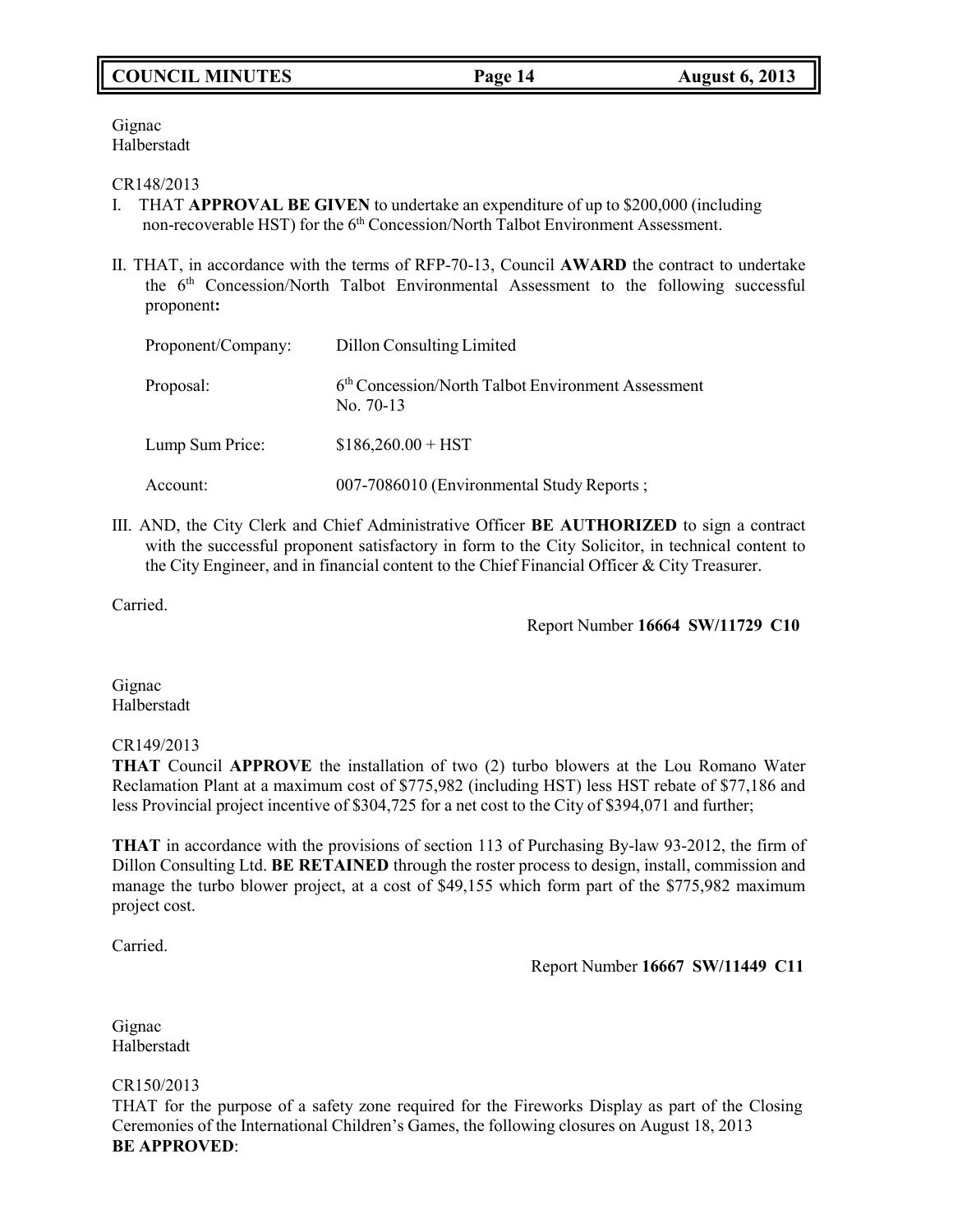| <b>COUNCIL MINUTES</b> |  |
|------------------------|--|
|------------------------|--|

Riverfront Park between Aylmer Street and Parent Avenue and between the river and the north pedestrian path between the hours of 1:00 pm and 11:30 pm for the set up of the staging area for the fireworks; and

Riverfront Park between Aylmer Street and Parent Avenue and between the river and Riverside Drive and Riverside Drive East between Goyeau Street and Parent Avenue between the hours of 9:30 pm and the end of the fireworks, approximately 10:40 pm.

Carried.

Report Number **16685 APR/10694 C12**

## **STANDING COMMITTEE RESOLUTIONS**

Moved by Councillor Gignac, seconded by Councillor Halberstadt, **M301-2013** That **Report No. 159 of the Planning & Economic Development Standing Committee Standing Committee** of its meeting held July 15, 2013 regarding "Planning response to Council's recommendation regarding Delegation of Approval Authority as noted in CR107/2012 – Extension of Condominium and Subdivision Approvals" **BE ADOPTED** as presented. Carried.

Report Number 16628 AS/7748

Moved by Councillor Gignac, seconded by Councillor Halberstadt,

**M302-2013** That **Report No. 160 of the Planning & Economic Development Standing Committee Standing Committee** of its meeting held July 15, 2013 regarding "Request to close the north/south alley between Lloyd George and Clemenceau Boulevards, south of Queen Elizabeth Drive" **BE ADOPTED** as presented.

Carried.

Report Number 16631 SAA2013

APPENDICES Drawing No. CC-1642

Moved by Councillor Hatfield, seconded by Councillor Maghnieh,

**M303-2013** That **Report No. 161 of the Planning & Economic Development Standing Committee Standing Committee** of its meeting held July 15, 2013 regarding "Request to close part of north/south & east/west alleys between Wallace Avenue and Scofield Avenue, east of Howard" **BE DEFEERRED** to the August 26, 2013 meeting of Council to allow for all interested parties to be in attendance.

Carried.

Report Number 16629 SAA2013

APPENDICES Drawing No. CC-1638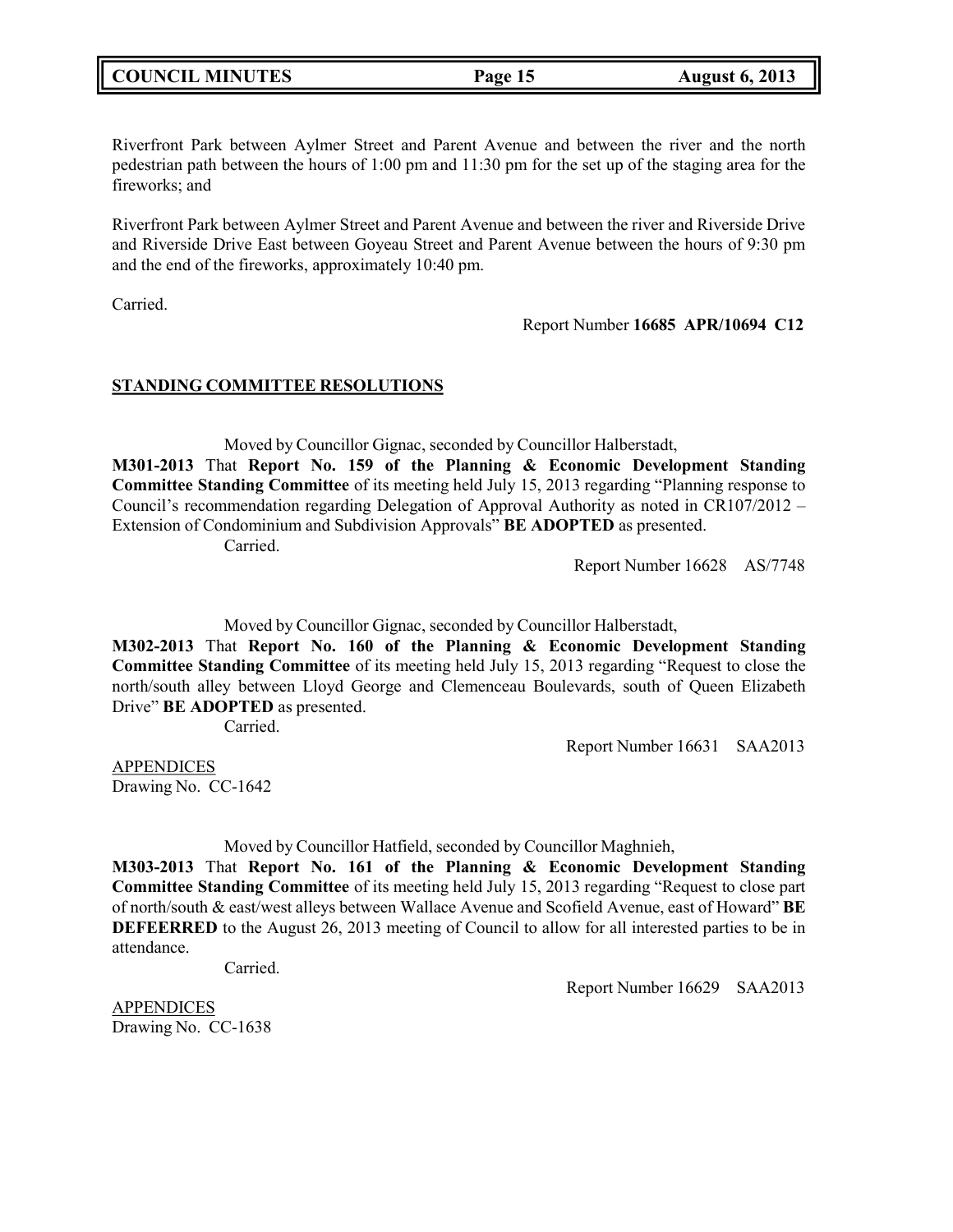|  | <b>COUNCIL MINUTES</b> | Page 16 | <b>August 6, 2013</b> |
|--|------------------------|---------|-----------------------|
|--|------------------------|---------|-----------------------|

Moved by Councillor Hatfield, seconded by Councillor Maghnieh,

**M304-2013** That **Report No. 162 of the Planning & Economic Development Standing Committee Standing Committee** of its meeting held July 15, 2013 regarding "Request for a refund of Building Permit Fees, Development Charges & Cash in lieu of Parkland Fees – Windsor-Essex Children's Aid Society – 1671 Riverside Drive East" **BE DEFEERRED** to the September 9, 2013 meeting of Council

to allow for all interested parties to be in attendance.

Carried.

Report Number 16633 SB2013

Moved by Councillor Gignac, seconded by Councillor Halberstadt,

**M305-2013** That **Report No. 163 of the Planning & Economic Development Standing Committee Standing Committee** of its meeting held July 15, 2013 regarding "Amendment to Sign By-Law 250-2004 for the Lighting Boutique Inc., 4072 Walker Road" **BE ADOPTED** as presented. Carried.

Report Number 16632 SBS2013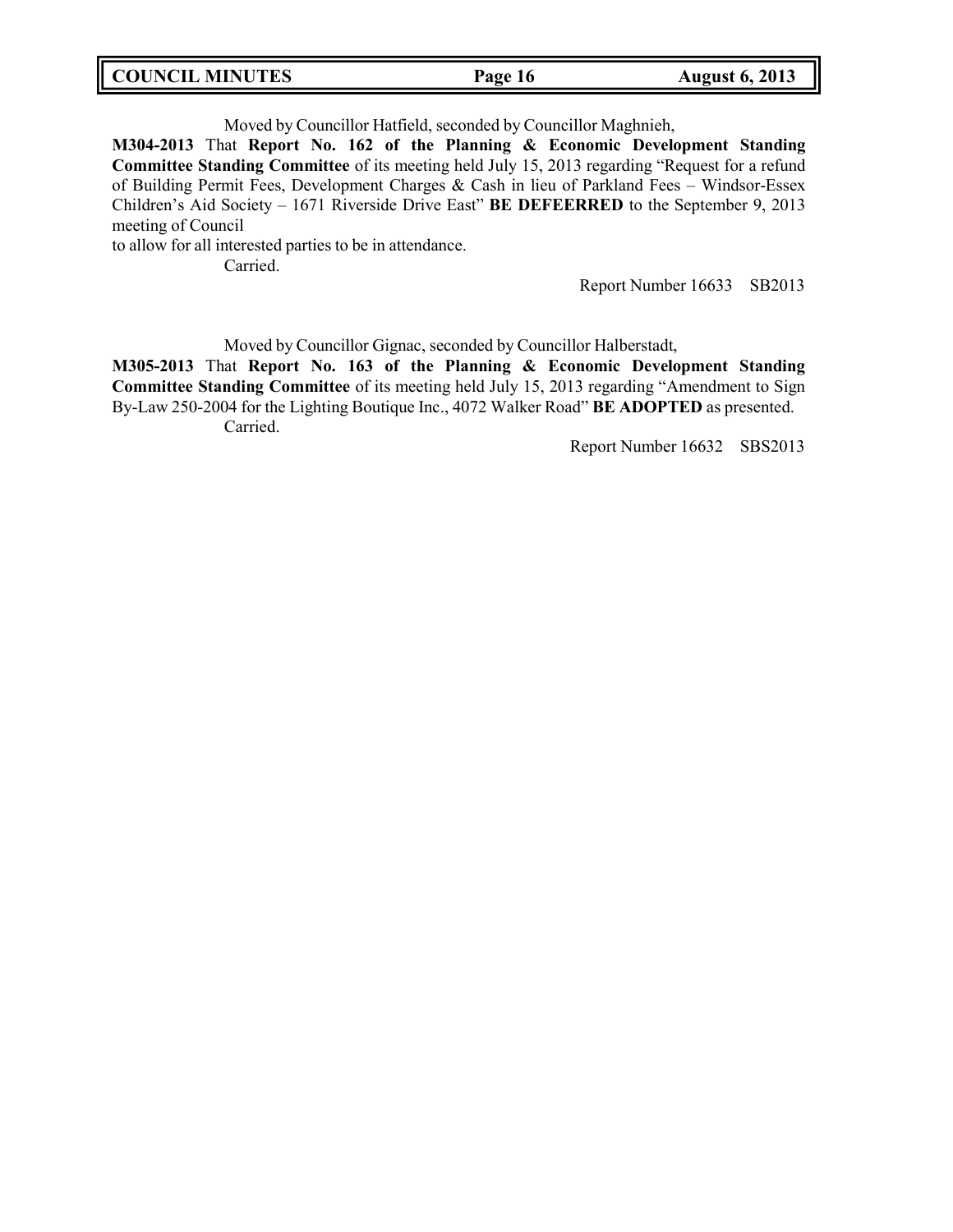|  | <b>COUNCIL MINUTES</b> |
|--|------------------------|
|--|------------------------|

### **Adopted by Council at its meeting held August 6, 2013 [M301-2013]** /SG

Windsor, Ontario August 6, 2013

### **REPORT NO. 159** of the **PLANNING & ECONOMIC DEVELOPMENT STANDING COMMITTEE** of its meeting held July 15, 2013

| <b>Present:</b> | <b>Councillor Percy Hatfield</b> |
|-----------------|----------------------------------|
|                 | <b>Councillor Hilary Payne</b>   |
|                 | <b>Councillor Ed Sleiman</b>     |
|                 |                                  |

## **Absent: Councillor Drew Dillens Councillor Bill Marra**

That the following recommendations of the Planning & Economic Development Standing Committee **BE APPROVED** as follows**:**

Moved by Councillor Payne, seconded by Councillor Hatfield

I. **THAT** the City Solicitor prepare a by-law to delegate approval for the extension of approvals for Plans of Condominium and Subdivision to the City Planner or Designate;

II. **THAT** the City Solicitor prepare a by-law to consolidate By-laws 167-2010 and 28-2013 and add the delegation of approval for the extension of draft plan approval for plans of subdivision and condominium to the City Planner or Designate;

III. **THAT** the Planning Department report to Planning and Economic Development Standing Committee regarding additional opportunities for the delegation of other planning approval authority to Administration. Carried.

*Clerk's Note:* The administrative report authored by the City Planner dated June 26, 2013 entitled "*Planning response to Council's recommendation regarding Delegation of Approval Authority as noted in CR107/2012 – Extension of Condominium and Subdivision Approvals*" is *attached* as background information.

## **LIVELINK 16628, AS/7748**

## **VICE CHAIRPERSON**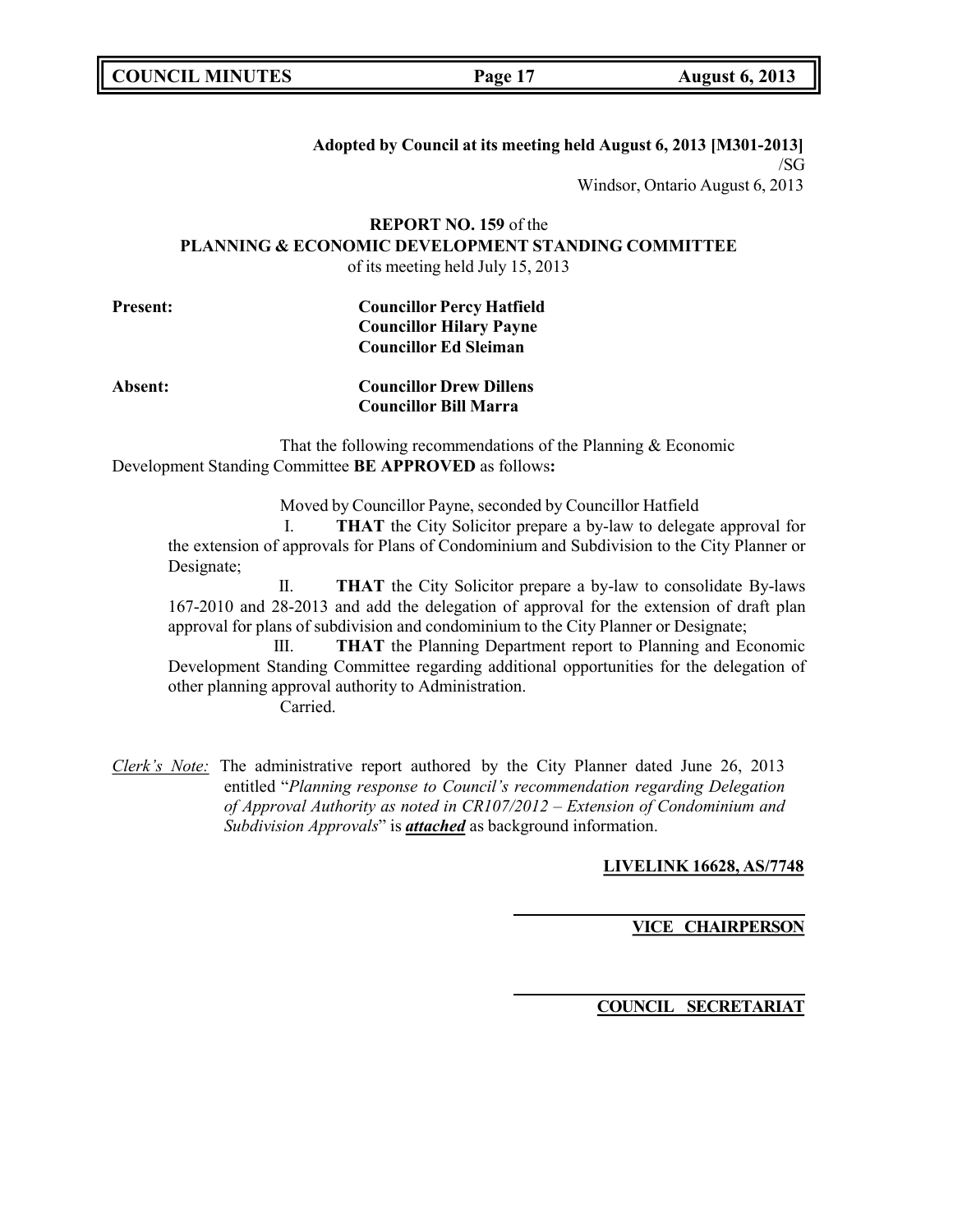## **Adopted by Council at its meeting held August 6, 2013 [M302-2013]** /SG

Windsor, Ontario August 6, 2013

## **REPORT NO. 160** of the **PLANNING & ECONOMIC DEVELOPMENT STANDING COMMITTEE** of its meeting held July 15, 2013

| <b>Present:</b> | <b>Councillor Percy Hatfield</b> |  |
|-----------------|----------------------------------|--|
|                 | <b>Councillor Hilary Payne</b>   |  |
|                 | <b>Councillor Ed Sleiman</b>     |  |
|                 |                                  |  |

## **Absent: Councillor Drew Dillens Councillor Bill Marra**

That the following recommendations of the Planning & Economic Development Standing Committee **BE APPROVED** as follows**:**

Moved by Councillor Payne, seconded by Councillor Hatfield

I. That part of the 4.27metre (14.0 feet) wide north/south alley between Lloyd George and Clemenceau Boulevards, south of Queen Elizabeth Drive, as shown on Drawing No. CC-1642 *attached* hereto as Appendix "A", **BE ASSUMED** for subsequent closure and conveyance to the abutting property owners and further the City Solicitor **BE REQUESTED** to prepare the necessary by-law;

II. That part of the 4.27metre (14.0 feet) wide north/south alley between Lloyd George and Clemenceau Boulevards, south of Queen Elizabeth Drive, as shown on Drawing No. CC-1642 *attached* hereto as Appendix "A", **BE CLOSED AND CONVEYED** to the abutting property owners subject to the following:

- i. Easements are required in favour of:
- $\bullet$ Bell Canada
- EnWin Utilities Ltd.  $\bullet$
- Cogeco Cable Canada LP  $\blacksquare$
- ii. Conveyance cost
	- Abutting properties zoned RD1.1: \$1.00 plus deed preparation plus proportionate share of survey cost;

#### and further:

- iii. The City Planner **BE REQUESTED** to supply the appropriate legal description, in accordance with Drawing Number. CC-1642, *attached* hereto as Appendix "A"
- iv. The City Planner, or designate, **BE AUTHORIZED** to publish the required legal notice
- v. The City Solicitor **BE REQUESTED** to prepare the by-law to close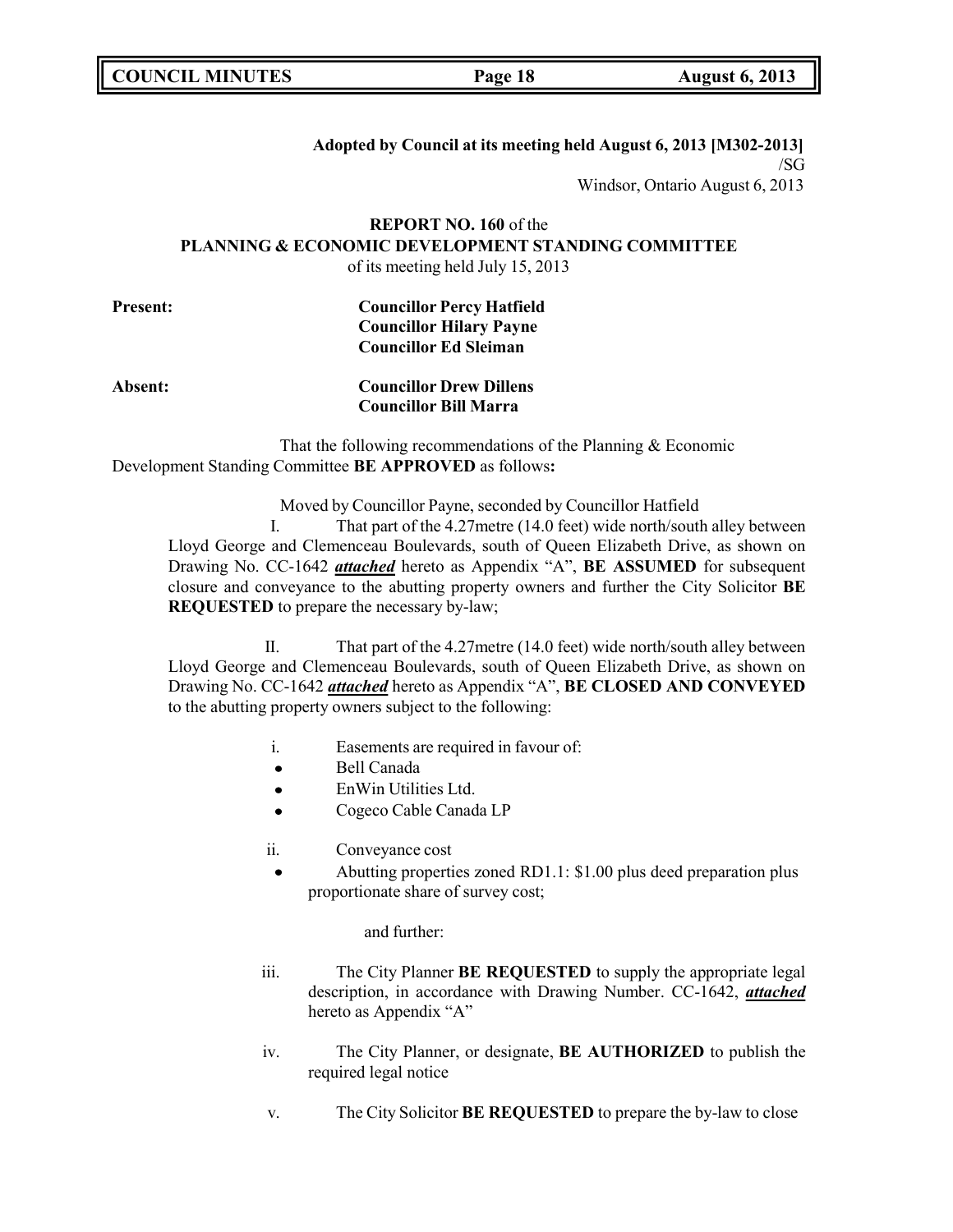| <b>COUNCIL MINUTES</b> | Page 19 | <b>August 6, 2013</b> |
|------------------------|---------|-----------------------|
|                        |         |                       |

- vi. The Chief Administrative Officer and City Clerk **BE AUTHORIZED** to sign all necessary documents approved as to form and content satisfactory to the City Solicitor
- vii. The transaction **BE COMPLETED** electronically pursuant to Bylaw Number 366-2003.

Carried.

*Clerk's Note:* The administrative report authored by the City Planner dated June 14, 2013 entitled "*Request to close the north/south alley between Lloyd George and Clemenceau Boulevards, south of Queen Elizabeth Drive*" is *attached* as background information.

**LIVELINK 16631, SAA2013**

**VICE CHAIRPERSON**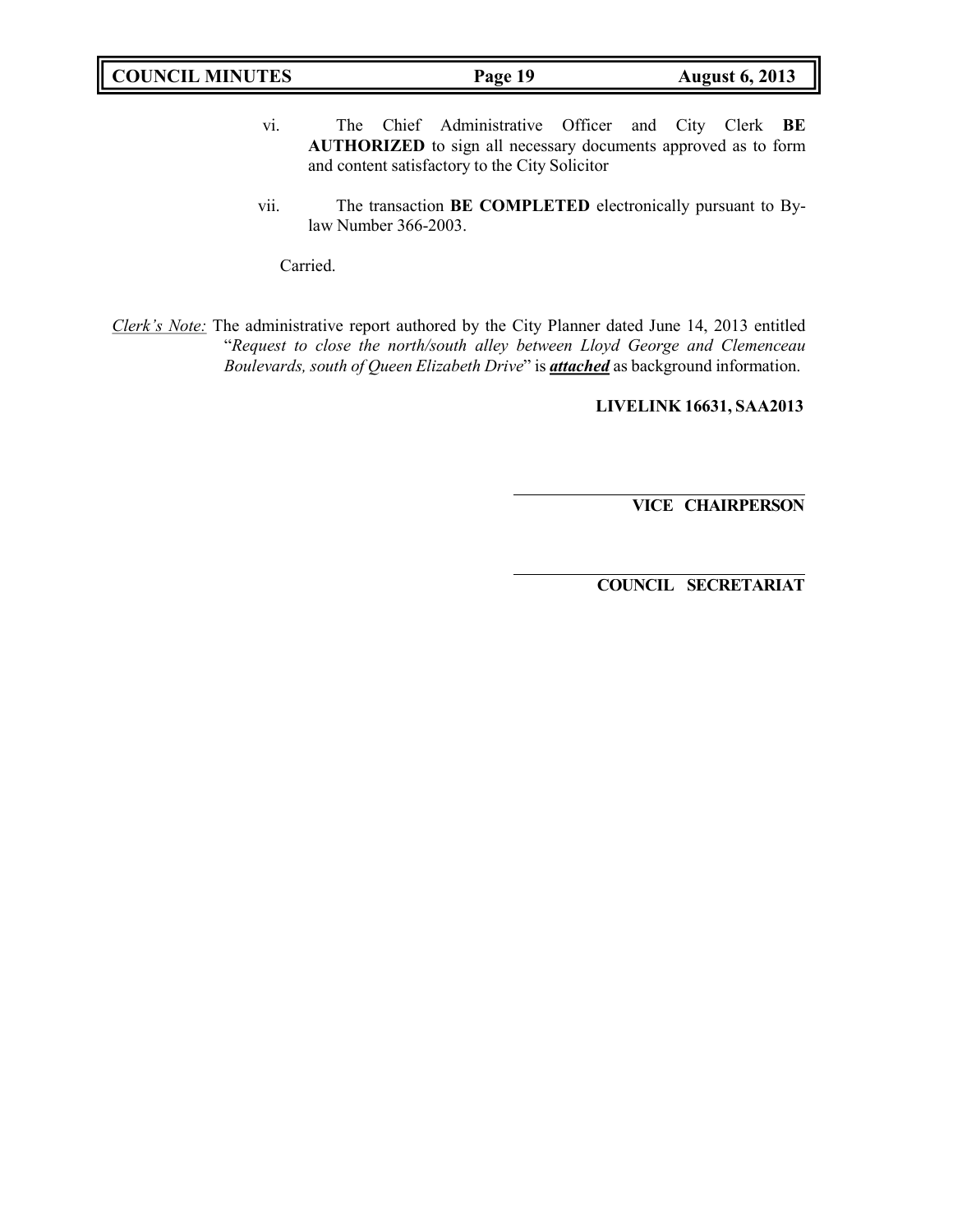**DEFEERRED** to the August 26, 2013 meeting of Council to allow for all interested parties to be in attendance **as adopted by Council at its meeting held August 6, 2013 [M303-2013]** /SG

Windsor, Ontario August 6, 2013

## **REPORT NO. 161** of the **PLANNING & ECONOMIC DEVELOPMENT STANDING COMMITTEE** of its meeting held July 15, 2013

**Present: Councillor Percy Hatfield Councillor Hilary Payne Councillor Ed Sleiman**

**Absent: Councillor Drew Dillens Councillor Bill Marra**

That the following recommendations of the Planning & Economic Development Standing Committee **BE APPROVED** as follows**:**

Moved by Councillor Payne, seconded by Councillor Hatfield

III. That part of the 4.57 metre (15.0 feet) wide north/south and east/west alleys, between Wallace Avenue and Scofield Avenue, east of Howard Avenue, abutting the west lot line of the property known as 520 Wallace Avenue, and north lot lines of the properties known as 520, 530, 534, 540, and 548 Wallace Avenue, shown as Parts 1  $\&$ 2 on Drawing No. CC-1638 *attached* hereto as Appendix "A", **BE ASSUMED** for subsequent closure and conveyance to the abutting property owners, and further the City Solicitor **BE REQUESTED** to prepare the necessary by-law;

IV. That part of the 4.57 metre (15.0 feet) wide north/south and east/west alleys, between Wallace Avenue and Scofield Avenue, east of Howard Avenue, abutting the west lot line of the property known as 520 Wallace Avenue, and north lot lines of the properties known as 520, 530, 534, 540, and 548 Wallace Avenue, shown as Parts 1  $\&$ 2 Drawing No. CC-1638 *attached* hereto as Appendix "A", **BE CLOSED AND CONVEYED** to the abutting property owners subject to the following:

- viii. Easements are required in favour of
	- EnWin Utilities Ltd.,  $\bullet$
	- Windsor Utilities Commission, and  $\bullet$
	- Cogeco Cable Canada LP for the portion of the north/south alley to be closed
- ix. Applicant **BE REQUIRED** to remove boulevard parking and curb cut at 520 Wallace Avenue to the satisfaction of the City Engineer
- x. The abutting property owners **BE REQUIRED** to maintain existing grade of the closed alley to ensure proper drainage into the existing catch basin that drains the area.
- xi. Conveyance cost
	- Abutting properties zoned RD1.4: \$1.00 plus deed preparation cost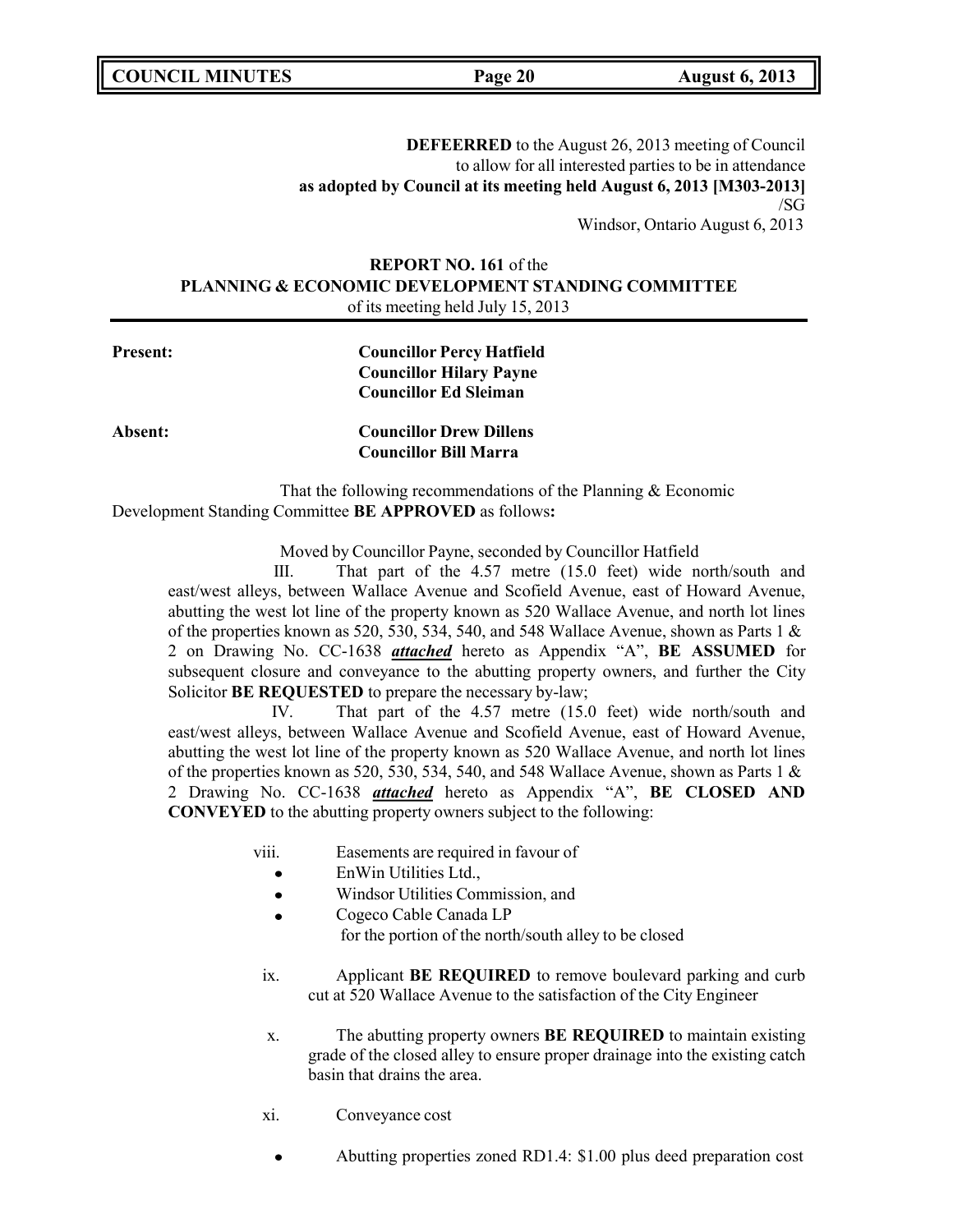**COUNCIL MINUTES Page 21 August 6, 2013**

and proportionate share of survey cost

and further:

- xii. The City Planner **BE REQUESTED** to supply the appropriate legal description, in accordance with Drawing Number. CC-1638, *attached* hereto as Appendix "A"
- xiii. The City Planner, or designate, **BE AUTHORIZED** to publish the required legal notice
- xiv. The City Solicitor **BE REQUESTED** to prepare the by-law to close
- xv. The Chief Administrative Officer and City Clerk **BE AUTHORIZED** to sign all necessary documents approved as to form and content satisfactory to the City Solicitor
- xvi. The transaction **BE COMPLETED** electronically pursuant to Bylaw Number 366-2003. Carried.

*Clerk's Note:* The administrative report authored by the City Planner dated June 27, 2013 entitled "*Request to close part of north/south & east/west alleys between Wallace Avenue and Scofield Avenue, east of Howard*" is *attached* as background information.

**LIVELINK 16629, SAA2013**

**VICE CHAIRPERSON**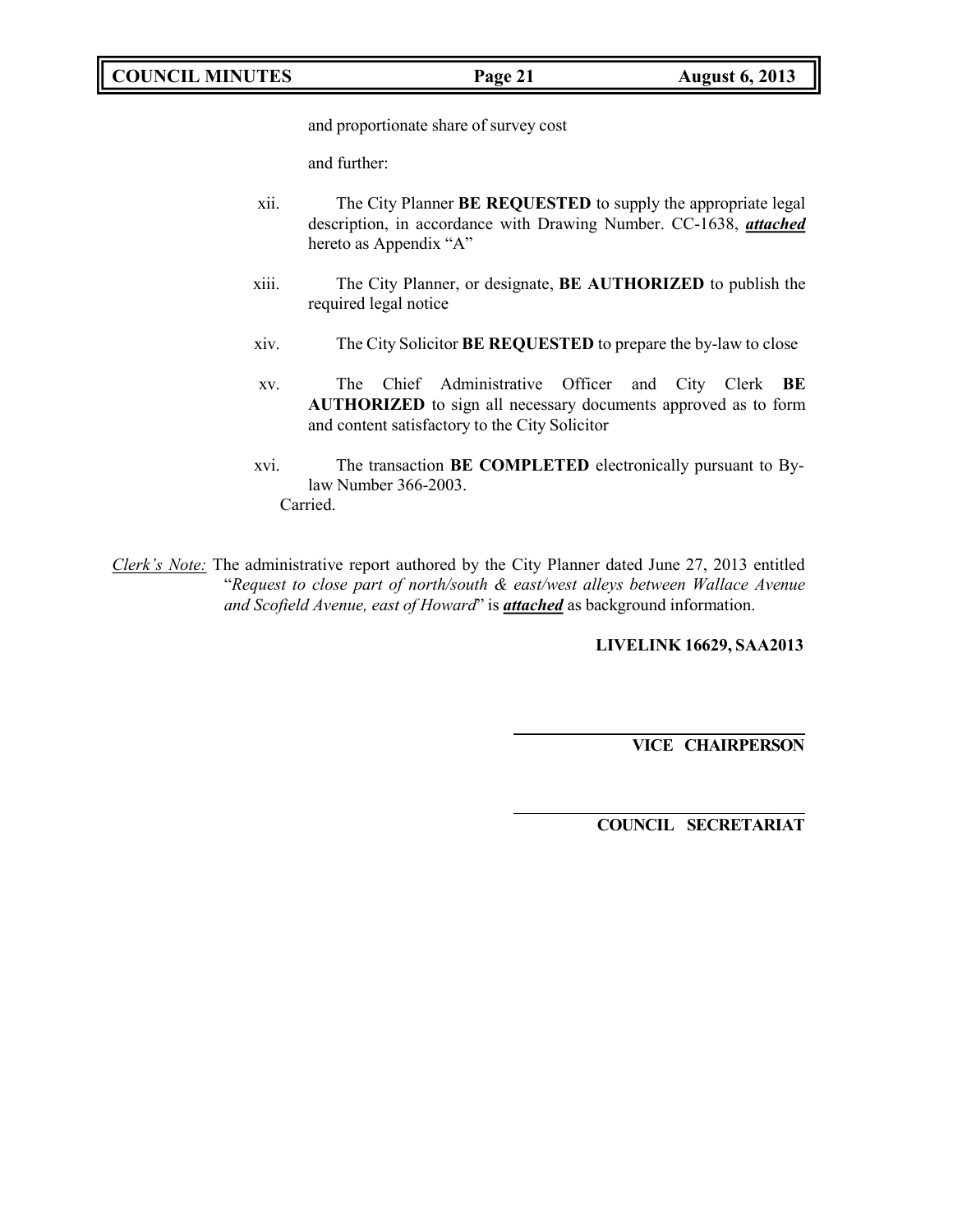**COUNCIL MINUTES Page 22 August 6, 2013**

**DEFEERRED** to the September 9, 2013 meeting of Council to allow for all interested parties to be in attendance **as adopted by Council at its meeting held August 6, 2013 [M304-2013]** /SG

Windsor, Ontario August 6, 2013

## **REPORT NO. 162** of the **PLANNING & ECONOMIC DEVELOPMENT STANDING COMMITTEE** of its meeting held July 15, 2013

| <b>Present:</b> | <b>Councillor Percy Hatfield</b> |  |
|-----------------|----------------------------------|--|
|                 | <b>Councillor Hilary Payne</b>   |  |
|                 | <b>Councillor Ed Sleiman</b>     |  |
| Absent:         | <b>Councillor Drew Dillens</b>   |  |
|                 | <b>Councillor Bill Marra</b>     |  |

That the following recommendations of the Planning & Economic Development Standing Committee **BE APPROVED** as follows**:**

Moved by Councillor Hatfield, seconded by Councillor Payne

**THAT** the report authored by the Chief Building Official dated July 2, 2013 entitled "Request for a refund of Building Permit Fees, Development Charges & Cash in lieu of Parkland Fees – Windsor-Essex Children's Aid Society – 1671 Riverside Drive East" **BE REFERRED** to City Council for decision. Carried.

*Clerk's Note:* The administrative report authored by the Chief Building Official dated July 2, 2013 entitled "*Request for a refund of Building Permit Fees, Development charges & Cash in lieu of Parkland Fees – Windsor-Essex Children's Aid Society – 1671 Riverside Drive East*" is *attached* as background information.

**LIVELINK 16633, SB2013**

**VICE CHAIRPERSON**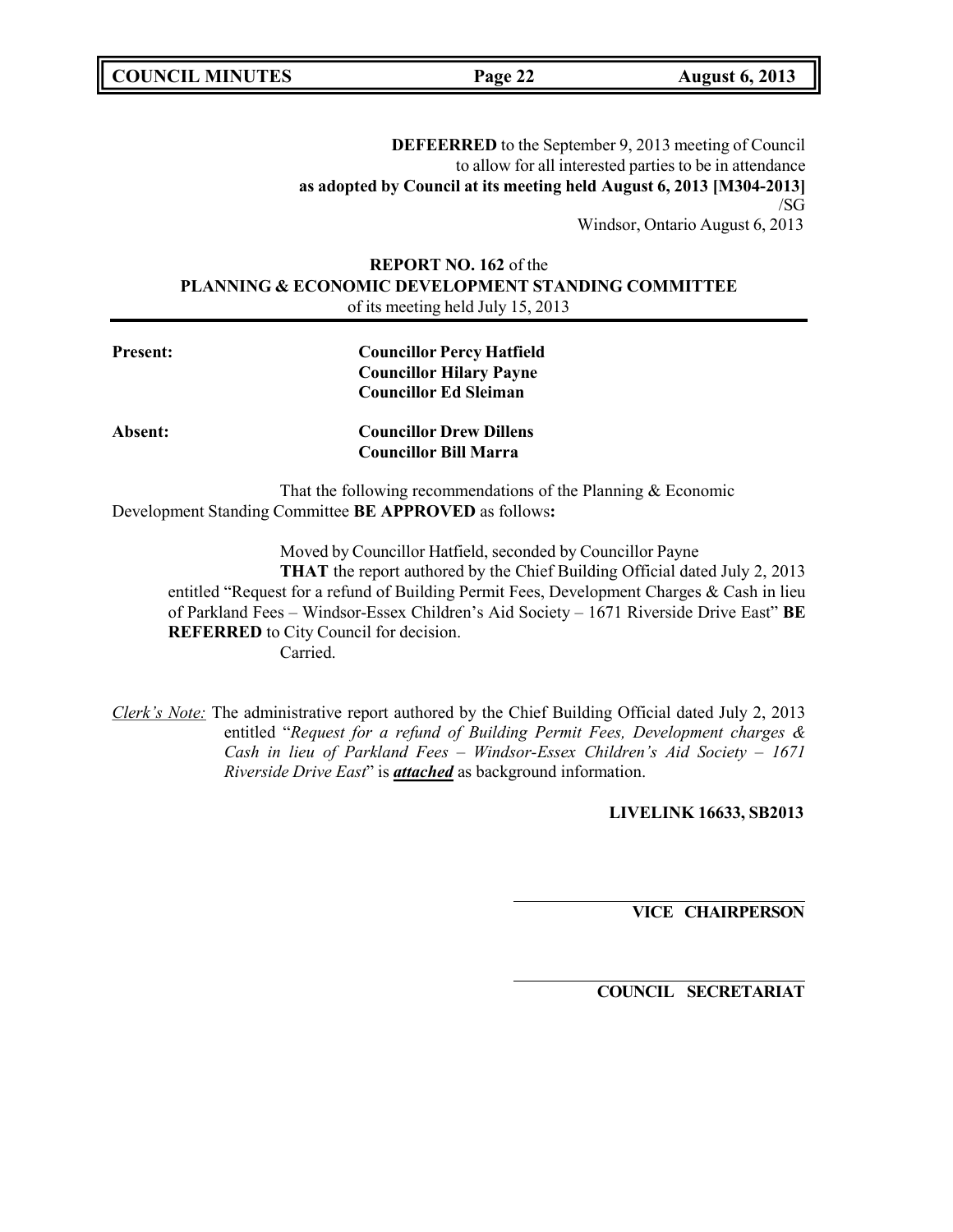### **Adopted by Council at its meeting held August 6, 2013 [M305-2013]** /SG

Windsor, Ontario August 6, 2013

### **REPORT NO. 163** of the **PLANNING & ECONOMIC DEVELOPMENT STANDING COMMITTEE** of its meeting held July 15, 2013

| <b>Present:</b> | <b>Councillor Percy Hatfield</b> |  |
|-----------------|----------------------------------|--|
|                 | <b>Councillor Hilary Payne</b>   |  |
|                 | <b>Councillor Ed Sleiman</b>     |  |
|                 |                                  |  |

## **Absent: Councillor Drew Dillens Councillor Bill Marra**

That the following recommendations of the Planning & Economic Development Standing Committee **BE APPROVED** as follows**:**

Moved by Councillor Hatfield, seconded by Councillor Payne

**THAT** the Lighting Boutique Inc. application for an amendment to the Windsor Sign By-law 250-2004, to permit the installation of the proposed animated LED changing copy on the existing ground sign at the southwest corner of their property at 4072 Walker Road as depicted by the Appendices, **BE APPROVED** and that By-law 250-2004 **BE AMENDED** subject to the following conditions:

- 1. Messages and/or images on the proposed display boards, by nature of their size, shape, location, content, colouring or manner of illumination, shall not be confused with or reduce the effectiveness of any traffic control sign, signal or device;
- 2. Messages and/or images on the proposed display boards should comply with the City of Windsor's standards on permitted colours and changing intervals (Traffic Safety, subsection 10.3.2); and
- 3. All general Sign By-law's requirements for animated signs applies.

Carried.

*Clerk's Note:* The administrative report authored by the City Planner dated June 28, 2013 entitled "*Amendment to Sign By-law 250-2004 for the Lighting Boutique Inc., 4072 Walker Road*" is *attached* as background information.

**LIVELINK 16632, SBS2013**

# **VICE CHAIRPERSON**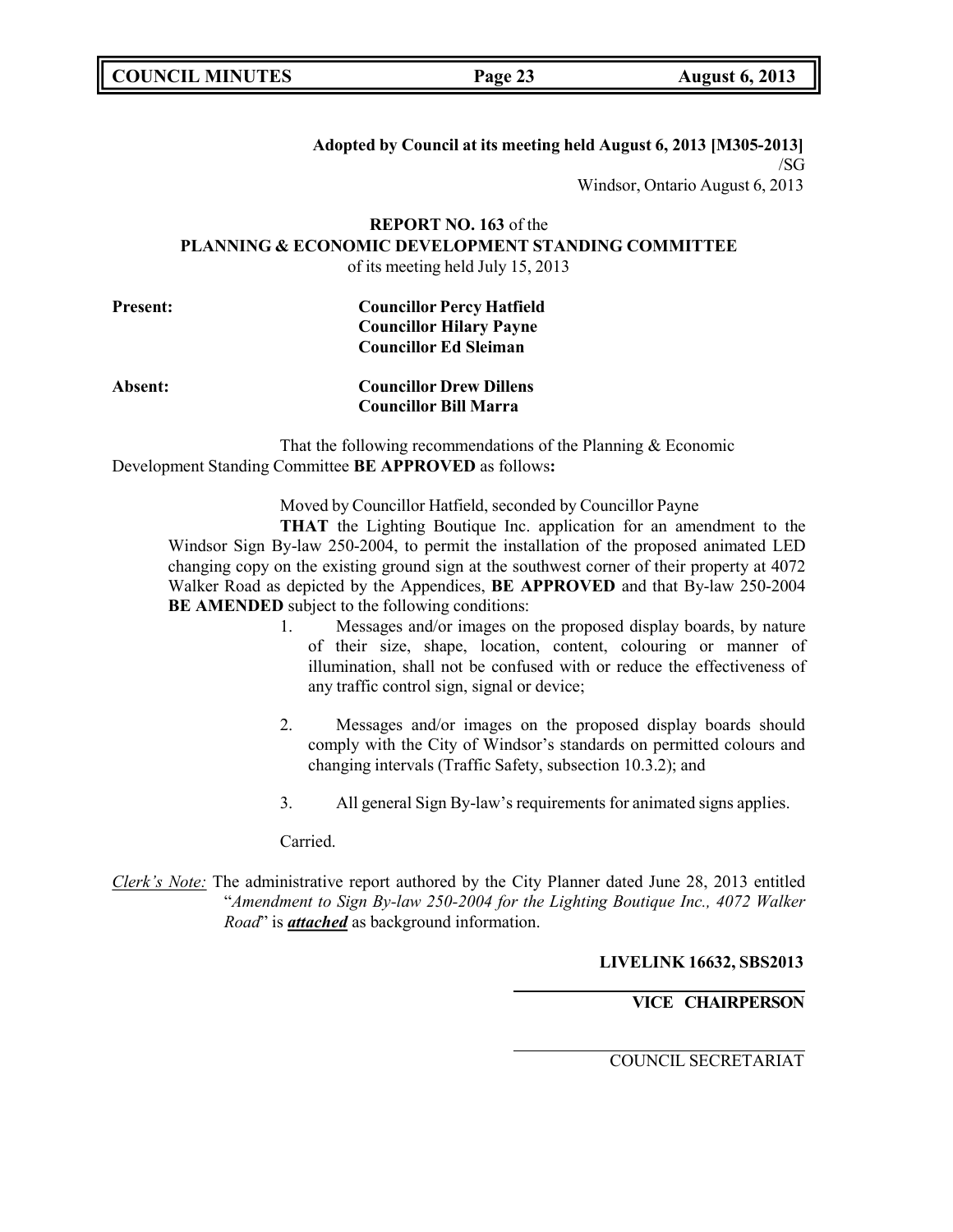**COUNCIL MINUTES Page 24 August 6, 2013**

**Adopted by Council at its meeting held August 6, 2013 [M315-2013] VC/bm Windsor, Ontario, August 6, 2013**

## **REPORT OF THE STRIKING COMMITTEE of its meeting held** July 22, 2013

| <b>PRESENT:</b> | Mayor E. Francis          |
|-----------------|---------------------------|
|                 | Councillor J. Gignac      |
|                 | Councillor R. Jones       |
|                 | Councillor F. Valentinis  |
|                 | Councillor P. Hatfield    |
|                 | Councillor E. Sleiman     |
|                 | Councillor A. Halberstadt |
|                 | Councillor H. Payne       |
|                 | Councillor D. Dilkens     |
|                 | Councillor B. Marra       |

## **Also in attendance:**

H. Reidel, Chief Administrative Officer

J. Payne, Community Development and Health Commissioner and Corporate Leader Social Development, Health, Recreation and Culture

- M. Sonego, City Engineer and Corporate Leader Environmental Protection and Transportation
- G. Wilkki, City Solicitor and Corporate Leader Economic Development and Public Safety
- V. Critchley, City Clerk/Licence Commissioner and Corporate Leader Public Engagement and Human Resources
- O. Colucci, Chief Financial Officer/City Treasurer and Corporate Leader Finance and Technology

# **Verbal Motion is presented by Councillor Dilkens, seconded by Councillor Jones,**

**That Rule 3.3(c) of the** *Procedure By-law, 98-2011,* **BE WAIVED to allow for the Mayor to call a special meeting without 24 hours notice.**

## **Motion Carried.**

**Declarations of Pecuniary Interest:**

None declared.